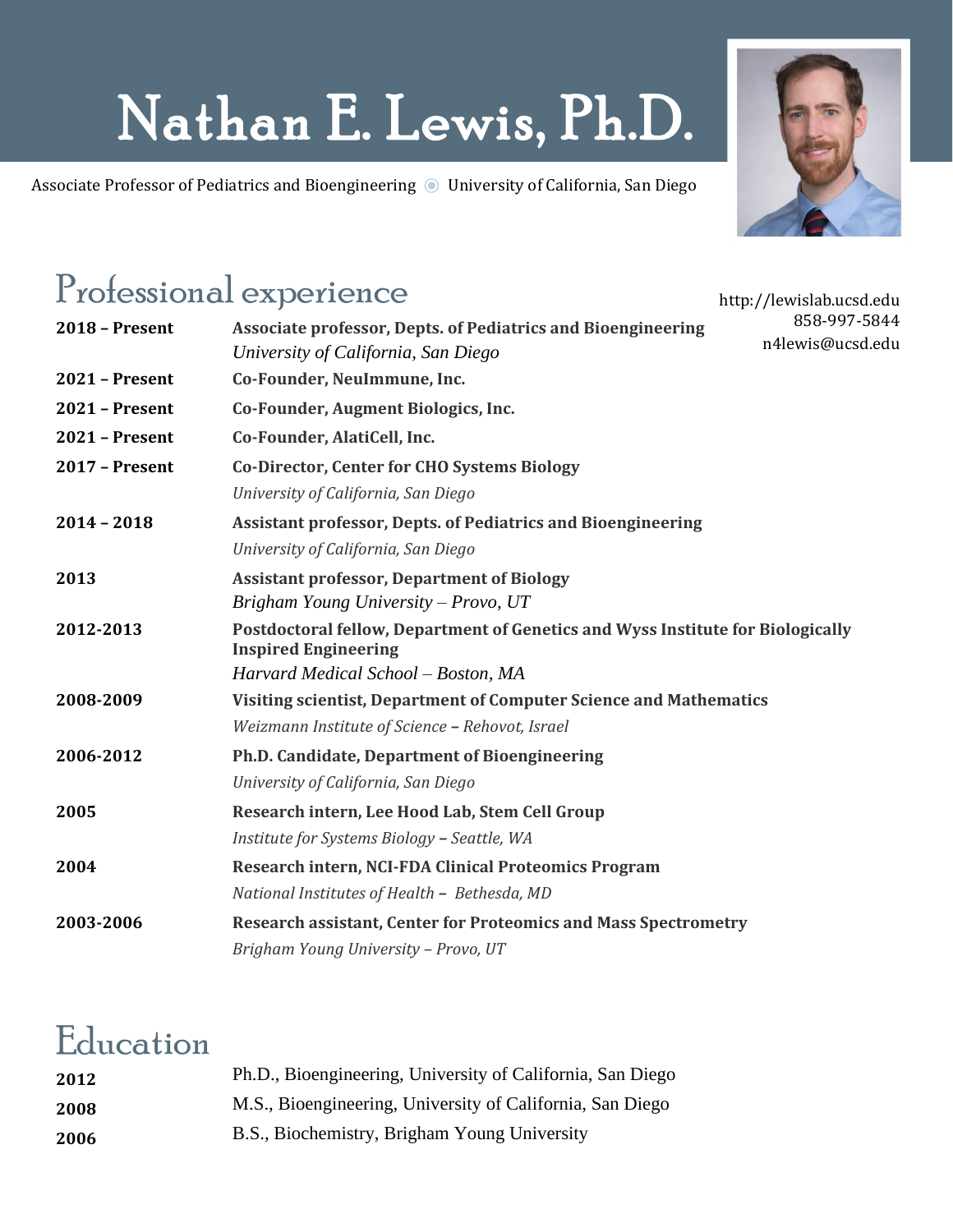### Publications

\* equal contribution, ‡ corresponding/last author, \*\* N.E. Lewis as first, corresponding, and/or senior author

- 143. Baghdassarian, H., Clay, G., Hua, V., McVicar, R., Liu, Y., Tucker, S., Mark, A., Sasik, R., Fisch, K.M., Chang, J., Chowdhury, S., Dimmock, D., Jepsen, K., **Lewis, N.E.**, Putnam, C.D., Broderick, L. Dominant STAT4 mutation in pansclerotic morphea treated with ruxolitinib. Submitted.
- \*\*142. Malm\*, M., Kuo, C.C., \* Barzadd, M.M., Mebrahtu, A., Wistbacka, N., Razavi, R., Volk, A.L., Lundqvist, M., Kotol, D., Edfors, F., Gräslund, T., Chotteau, V., Field, R., Varley, P., Roth, R.G., **Lewis, N.E.‡**, Hatton, D., Rockberg, J.‡ Harnessing secretory pathway differences between HEK293 and CHO to rescue production of difficult to express proteins. *bioRxiv* (2021). doi: 10.1101/2021.08.16.455786
	- \*\*141. Bao B., Gazestani V.H., Xiao Y., Kim R., Chiang A.W.T., Nalabolu S., Pierce K., Robasky K., **Lewis N.E**.‡, Courchesne, E.‡. A Highly Accurate Ensemble Classifier for the Molecular Diagnosis of ASD at Ages 1 to 4 Years. *medRxiv* (2021). doi: 10.1101/2021.07.08.21260225
	- \*\*140. Chiang A.W.T., Gazestani V.H., Altieri M.G., Courchesne E., **Lewis N.E.** Optimal balancing of clinical factors in large scale clinical RNA-Seq studies. *bioRxiv* (2021). doi: 10.1101/2021.06.30.450639
	- \*\*139. Robasky K., Kim R., Yi H., Xu H., **Bao B., Chiang A.W.T.**, Courchesne E., **Lewis N.E**. Transfer learning improves outcome predictions for ASD from gene expression in blood. *bioRxiv* (2021). doi: 10.1101/2021.06.26.449864
	- 138. Sasmal A., Khan N., Khedri Z., Kellman B.P., Srivastava S., Verhagen A., Yu H., Bruntse A.B., Diaz S., Varki N., Beddoe T., Paton A.W., Paton J.C., Chen X., **Lewis N.E.**, Varki A. Sialoglycan microarray encoding reveals differential sialoglycan binding of phylogenetically-related bacterial AB5 toxin B subunits. *bioRxiv* (2021). DOI: 10.1101/2021.05.28.446191
	- 137. Pessentheiner A.R., Spann N.J., Autran C.A., Ramms B., Chiang A.W.T., Grunddal K.V., Wang Y., Quach A., Booshehri L.M., Hammond A., Tognaccini C., Latasiewicz J., Witztum J.L., Hoffman H.M., **Lewis N.E.**, Glass C.K., Bode L., Gordts P.L.S.M. The Human Milk Oligosaccharide 3-Sialyllactose Promotes Inflammation Resolution and Reduces Atherosclerosis Development in Mice. *bioRxiv*, (2021). DOI: 10.1101/2021.03.19.433472
- \*\*136. Spahn, P.N.\*, Zhang, X.\*, Hu, Q., Hamaker, N., Hefzi, H., Li, S., Kuo, C.C., Huang, Y., Lee, J.C., Ly, P., Lee, K.H., ‡ **Lewis, N.E.‡** Restoration of deficient DNA Repair Genes Mitigates Genome Instability and Increases Productivity of Chinese Hamster Ovary Cells. *Biotechnology & Bioengineering*, accepted (2022). DOI: 10.1101/2021.01.07.425558
- \*\*135. Joshi, C.J., Ke, W., Drangowska-Way, A., O'Rourke, E.J.‡, **Lewis, N.E.**‡ What are housekeeping genes? *bioRxiv*, (2021).
- \*\*134. Armingol E., Ghaddar A., Joshi C.J., Baghdassarian H., Shamie I., Chan J., Her H.L., O'Rourke E.J., ‡ Lewis N.E.  $\ddagger$  Inferring the spatial code of cell-cell interactions and communication across a whole animal body. *bioRxiv*, (2020). DOI: 10.1101/2020.11.22.392217
- \*\*133. Kellman B.P., Richelle A., Yang J.Y.E., Chapla D.G., Chiang A.W.T., Najera J., Bao B., Koga N., Mohammad M.A., Bruntse A.B., Haymond M.W., Bode L., **Lewis N.E.** Elucidating Human Milk Oligosaccharide biosynthetic genes through network-based multi-omics integration. *bioRxiv*, (2020). DOI: 10.1101/2020.09.02.278663
- \*\*132. Martino, C.\*, Kellman, B.P.\*, Sandoval, D.R.\*, Clausen, T.M., Marotz, C., Song, S.J., Wandro, S., Zaramela, L., Benítez, R.A.S., Zhu, Q., Armingol, E., Vázquez-Baeza, Y., McDonald, D., Sorrentino, J., Taylor, B., Belda-Ferre, P., Liang, C., Zhang, Y., Schifanella, L., Klatt, N.R., Havulinna, A.S., Jousilahti, P., Huang, S., Haiminen, N., Parida, L., Kim, H.C., Swafford, A.D., Zengler, K., Cheng, S., Inouye, M., Niiranen, T., Jain, M., Salomaa, V., Esko, J.D.‡, **Lewis, N.E.**‡, Knight, R.‡ Bacterial modification of the host glycosaminoglycan heparan sulfate modulates SARS-CoV-2 infectivity. *bioRxiv*, (2020). DOI: 10.1101/2020.08.17.238444. PMCID: PMC7444296 News Coverage: [Medical News](https://www.news-medical.net/news/20200819/Human-microbiome-trims-mucosal-glycans-influencing-SARS-CoV-2-infection.aspx)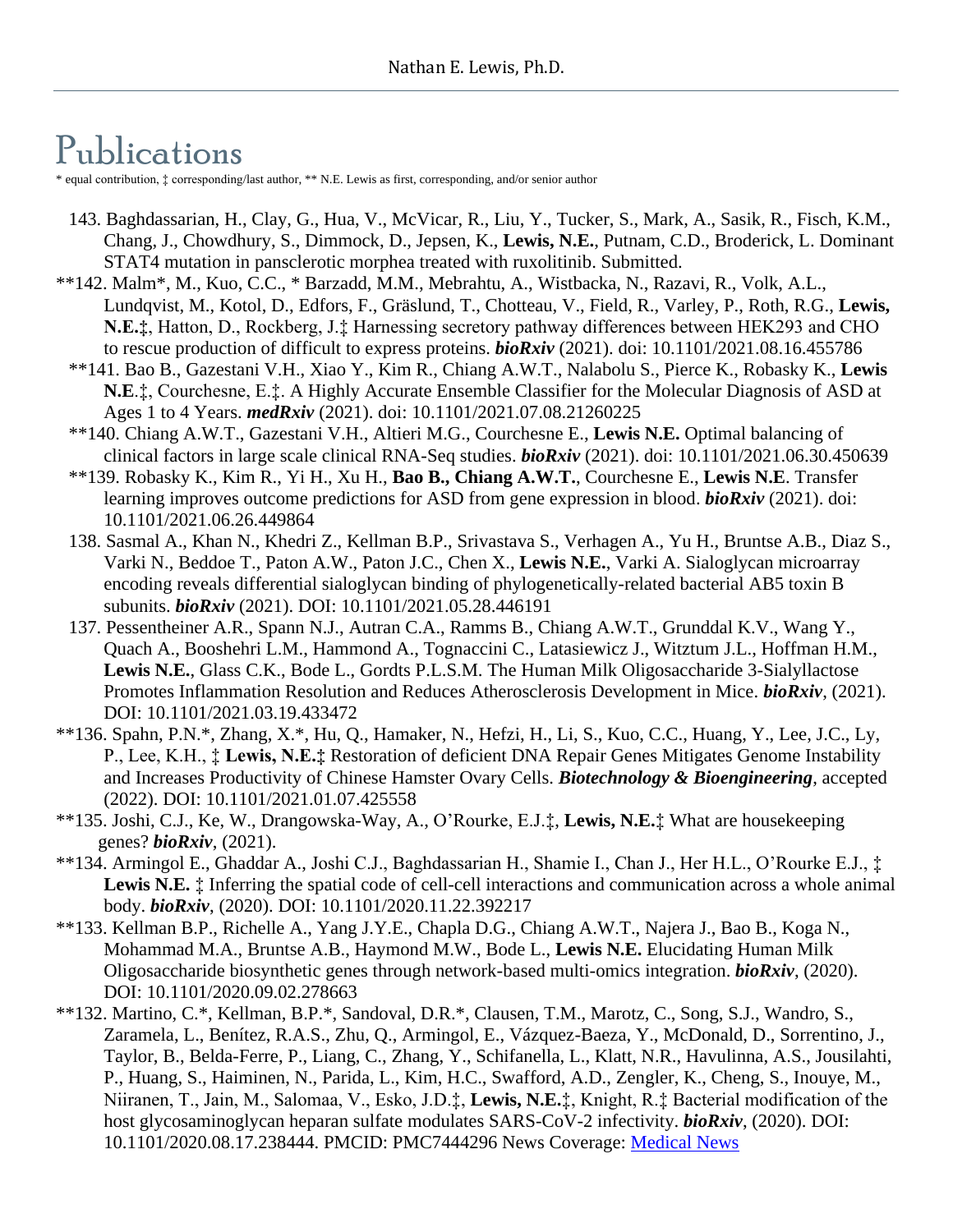- \*\*131. Gazestani, V., Chiang, A.W.T., Courchesne, E.\*, **Lewis, N.E**.\* Autism genetics perturb prenatal neurodevelopment through a hierarchy of broadly-expressed and brain-specific genes. *bioRxiv* (2020)*.* DOI: 10.1101/2020.05.24.112623
	- 130. Lakshmanan, M., Long, S., Ang, K.S., **Lewis, N.E.**, Lee, D.Y. (2019) On the impact of biomass composition in constraint-based flux analysis. *bioRxiv (2019)*. DOI: 10.1101/652040
	- 129. Golden G., Toledo A.G., Marki A., Sorrentino J., Morris C., Riley R., Chen Q., Cornax I., **Lewis N.E.**, Varki N., Le D., Malmström J., Karlsson C., Ley K, Nizet V., and Esko J. Endothelial heparan sulfate mediates hepatic neutrophil trafficking and injury during Staphylococcus aureus sepsis. *mBio*, e0118121 (2021).
	- 128. Zhu, Y.P., Shamie, I., Lee, J.C., Nowell, C.J., Peng, W., Angulo, S., Le, L.N.N., Liu, Y., Miao, H., Xiong, H., Pena, C.J., Moreno, E., Griffis, E., Labou, S.G., Franco, A., Broderick, L., Hoffman, H.M. Shimizu, C. **Lewis, N.E.** Kanegaye, J.T., Tremoulet, A.H., Burns, J.C., Croker, B.A. Immune response to intravenous immunoglobulin in patients with Kawasaki disease and MIS-C. *Journal of Clinical Investigation*, in press (2021). DOI: 10.1172/JCI147076, PMID: 34464357
	- 127. Neural responses to affective speech, including motherese, map onto clinical and social eye tracking profiles in ASD toddlers. *Nature Human Behavior*, in press (2021).
- \*\*126. Bao, B.\*, Kellman, B.P.\*, Chiang, A.W.T., York, A.K., Mohammad, M.A., Haymond, M.W., Bode, L., Lewis, N.E. Correcting for sparsity and interdependence in glycomics by accounting for glycan biosynthesis. *Nature Communications*, 12, 4988 (2021). DOI: 10.1038/s41467-021-25183-5, PMCID: PMC8371009
	- 125. Khaleghi M.K., Savizi I.S.P., **Lewis N.E.**, Shojaosadati S.A. Synergisms of machine learning and constraint-based modeling of metabolism for analysis and optimization of fermentation parameters. *Biotechnology Journal*, accepted (2021). DOI: 10.1002/biot.202100212, PMID: 34390201
	- 124. Lombardo MV, Eyler L, Pramparo T, Gazestani VH, Hagler Jr. DJ, Chen CH, Dale AM, Seidlitz J, Bethlehem RAI, Bertelsen N, Barnes CC, Lopez L, Campbell K, **Lewis NE**, Pierce K, Courchesne E. Atypical genomic patterning of the cerebral cortex in autism with poor early language outcome. *Science Advances*, 7, eabh1663 (2021). DOI:10.1126/sciadv.abh1663
- 123. Xiong, K., la Cour Karottki, K.J., Hefzi, H., Li, S., Grav, L.M., Li, S., Spahn, P., Lee, J.S., Lee, G.M., Kildegaard, H.F., **Lewis, N.E.**, Pedersen, L.E. Using targeted genome integration for virus-free genomewide mammalian CRISPR screen. *Cell Reports Methods*, 1:100062 (2021).
- \*\*122. Shamie I.\*, Duttke S.H.\*, la Cour Karottki K.J., Han C.Z., Hansen A.H., Hefzi H., Xiong K., Li S., Roth S., Tao J., Lee G.M., Glass C.K., Kildegaard H.F., Benner C., **Lewis N.E**. A Chinese hamster transcription start site atlas that enables targeted editing of CHO cells. *NAR Genomics and Bioinformatics*, 3:lqab061 (2021). DOI: 10.1093/nargab/lqab061, PMCID: PMC8276764
- \*\*121. Kuo, C.C., Chiang, A.W.T., **Lewis, N.E.** Dysregulation of the secretory pathway connects Alzheimer's disease genetics to aggregate formation. *Cell Systems*, (2021). DOI: 10.1016/j.cels.2021.06.001, PMID: 34171228
- \*\*120. Richelle, A., Kellman, B.P., Wenzel, A.T., Chiang, A.W.T., Reagan, T., Gutierrez, J.M., Joshi, C., Li, S., Liu, J.K., Masson, H., Lee, J., Li, Z., Heirendt, L., Trefois, C., Juarez, E.F., Bath, T., Borland, D., Mesirov, J.P., Robasky, K., **Lewis, N.E**. Model-based assessment of mammalian cells metabolic functionalities from omics data. *Cell Reports Methods*, 1:100040 (2021). DOI: 10.1016/j.crmeth.2021.100040
	- \*\*119. Samoudi M, Masson H, Kuo CC, Robinson C, **Lewis NE**. From omics to cellular mechanisms in mammalian cell factory development. *Curr Opin in Chem Eng*, 32: 100688 (2021). DOI: 10.1016/j.coche.2021.100688
	- 118. Chiang A.W.T.‡, Baghdassarian H.M., Kellman B.P., Bao B., Sorrentino J.T., Liang C., Kuo C.C., Masson H.O., **Lewis N.E.** Systems glycobiology for discovering drug targets, biomarkers, and rational designs for glyco-immunotherapy. *Journal of Biomedical Science***,** 28:50 (2021). DOI: 10.1186/s12929-021-00746-2, PMCID: PMC8218521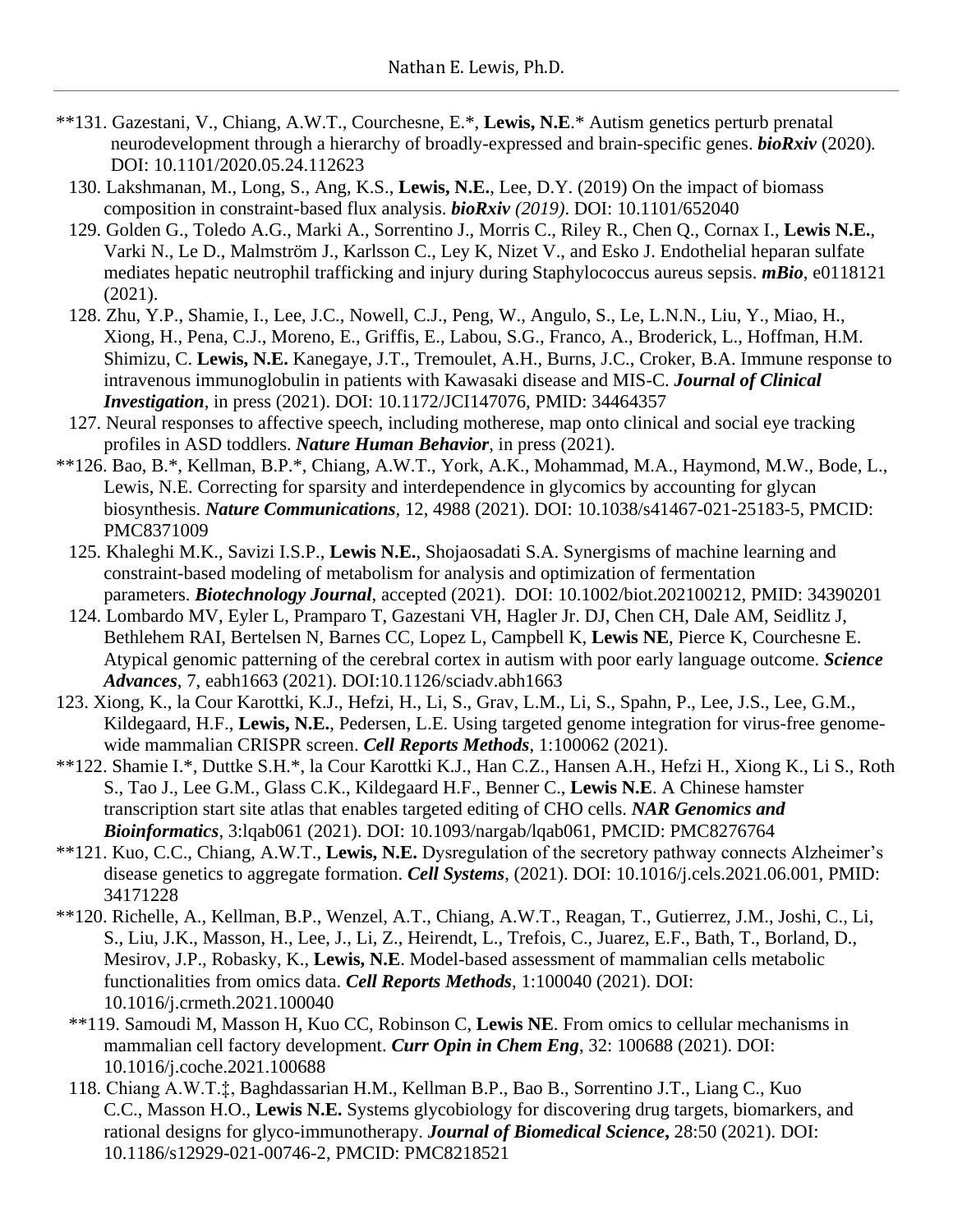- 117. Savizi I.S.P., Motamedian E., Maghsoudi N., **Lewis N.E.**, Jimenez del Val I., Shojaosadati S.A. An integrated modular framework for modeling the effect of ammonium on the sialylation process of monoclonal antibodies produced by CHO cells. *Biotechnology Journal*, 16:2100019 (2021). DOI: 10.1002/biot.202100019, PMID: 34021707
- \*\*116. Weiss, R.\*, Spahn, P.\*, Chiang, A.W.T., Liu, Q., Li, J., Hamill, K., Gordts , P., Tor , Y., **Lewis, N.E. ‡**, Esko, J.D. ‡ Genome-wide screens uncover KDM2B as a modifier of protein binding to heparan sulfate. *Nature Chemical Biology*, 17, 684–692 (2021). DOI: 10.1038/s41589-021-00776-9, PMCID: PMC8159865
- \*\*115. la Cour Karottki, K.J., Hefzi, H., Li, S., Pedersen, L.E., Spahn, P., Ruckerbauer, D., Bort, J.H., Thomas, A., Lee, J.S., Borth, N., Lee, G.M., Kildegaard, H.F.\*, **Lewis, N.E.\*** A metabolic CRISPR-Cas9 screen in Chinese hamster ovary cells identifies glutamine-sensitive genes. *Metabolic Engineering*, 66:114-122 (2021). DOI: 10.1016/j.ymben.2021.03.017. DOI: 10.1016/j.ymben.2021.03.017, PMCID: PMC8193919
- \*\*114. Schinn S-M, Morrison C, Wei W, Zhang L, **Lewis NE**. Systematic evaluation of parameterization for genome-scale metabolic models of cultured mammalian cells. *Metabolic Engineering*, 66:21-30 (2021). DOI: 10.1016/j.ymben.2021.03.013, PMID: 33771719
	- 113. Granados, J.C., Richelle, A., Gutierrez, J.M., Zhang, P., Bhatnagar, V., **Lewis, N.E.**, Nigam, S.K. Coordinate regulation of systemic and kidney tryptophan metabolism by the drug transporters OAT1 and OAT3. *Journal of Biological Chemistry*. 296:100575 (2021). DOI: 10.1016/j.jbc.2021.100575, PMCID: PMC8102410
- \*\*112. Schinn S.M., Morrison C., Wei W., Zhang L., **Lewis N.E.** A genome‐scale metabolic network model and machine learning predict amino acid concentrations in Chinese Hamster Ovary cell cultures. *Biotechnology and Bioengineering*, 118:2118-2123 (2021). DOI: 10.1002/bit.27714 PMID: 33580712
	- 111. Askarian, F., Uchiyama, S., Masson, H., Bunæs, A.C., Golten, O., Mekasha, S., Røhr, Å.K., Kommedal, E., Ludvigsen, J.A., Sørensen, H.V., Arntzen, M.Ø., Schmidt, B., van Sorge, N.M., Eijsink, V.G.H, Krengel, U., Mollnes, T.E., **Lewis, N.E.**, Nizet, V., Vaaje-Kolstad, G. The lytic polysaccharide monooxygenase CbpD promotes Pseudomonas aeruginosa virulence in systemic infection. *Nature Communications*, 12: 1230 (2021). DOI: 10.1038/s41467-021-21473-0, PMCID: PMC7902821
	- 110. Toledo, A.G., Sorrentino, J., Sandoval, D., Malmström, J., **Lewis, N.E.**, Esko, J.D. A Systems View of the Heparan Sulfate Interactome. *Journal of Histochemistry & Cytochemistry,* 69(2):105–119 (2021). DOI: 10.1369/0022155420988661, PMCID: PMC7841697
	- 109. Hsieh LY, Chiang AWT, Duong LD, Kuo CC, Dong S, Dohil R, Kurten R, **Lewis NE**, Aceves SS. A Unique Esophageal Extracellular Matrix Proteome Alters Normal Fibroblast Function in Severe Eosinophilic Esophagitis. *Journal of Allergy and Clinical Immunology*, in press (2021). DOI: 10.1016/j.jaci.2021.01.023, PMCID: PMC8342625
- \*\*108. Kellman, B.P.\*, Baghdassarian, H.M.\*, Pramparo, T., Shamie, I., Gazestani, V.H., Begzati, A., Li, S., Nalabolu, S., Murray, S., Lopez, L., Pierce, K., Courchesne, E., **Lewis, N.E.** Multiple freeze-thaw cycles lead to a loss of consistency in poly(A)-enriched RNA sequencing. *BMC Genomics,* 22, 69 (2021). DOI: 10.1186/s12864-021-07381-z, PMCID: PMC7818915
- \*\*107. Armingol, E.\*, Officer, A.\*, Harismendy, O.‡, **Lewis, N.E.‡** Deciphering cell-cell interactions and communication from gene expression. *Nature Reviews Genetics,* 22:71–88 (2021). DOI: 10.1038/s41576-020-00292-x, PMCID: PMC7649713
- 106. Chiang AWT, Duong LD, Shoda T, Nhu QM, Ruffner M, Hara T, Aaron B, Joplin E, Manresa M, Abonia JP, Dellon E, Hirano I, Gonsalves N, Gupta S, Furuta G, Rothenberg ME, **Lewis NE**, Muir AB, Aceves SS, CEGIR Investigator Group. Type 2 Immunity and Age Modify Gene Expression of COVID19 Receptors in Eosinophilic Gastrointestinal Disorders. *J Pediatr Gastroenterol Nutr*, 72:718- 722 (2021). DOI: 10.1097/MPG.0000000000003032, PMCID: PMC8048378
- \*\*105. Samoudi, M.\*, Kuo, C.C.\*, Robinson, C.M.\*, Shams-Ud-Doha, K., Schinn, S.M., Kol, S., Weiss, L., Bjorn, S.P., Voldborg, B.G., Campos, A.R., **Lewis, N.E.** In situ detection of protein interactions for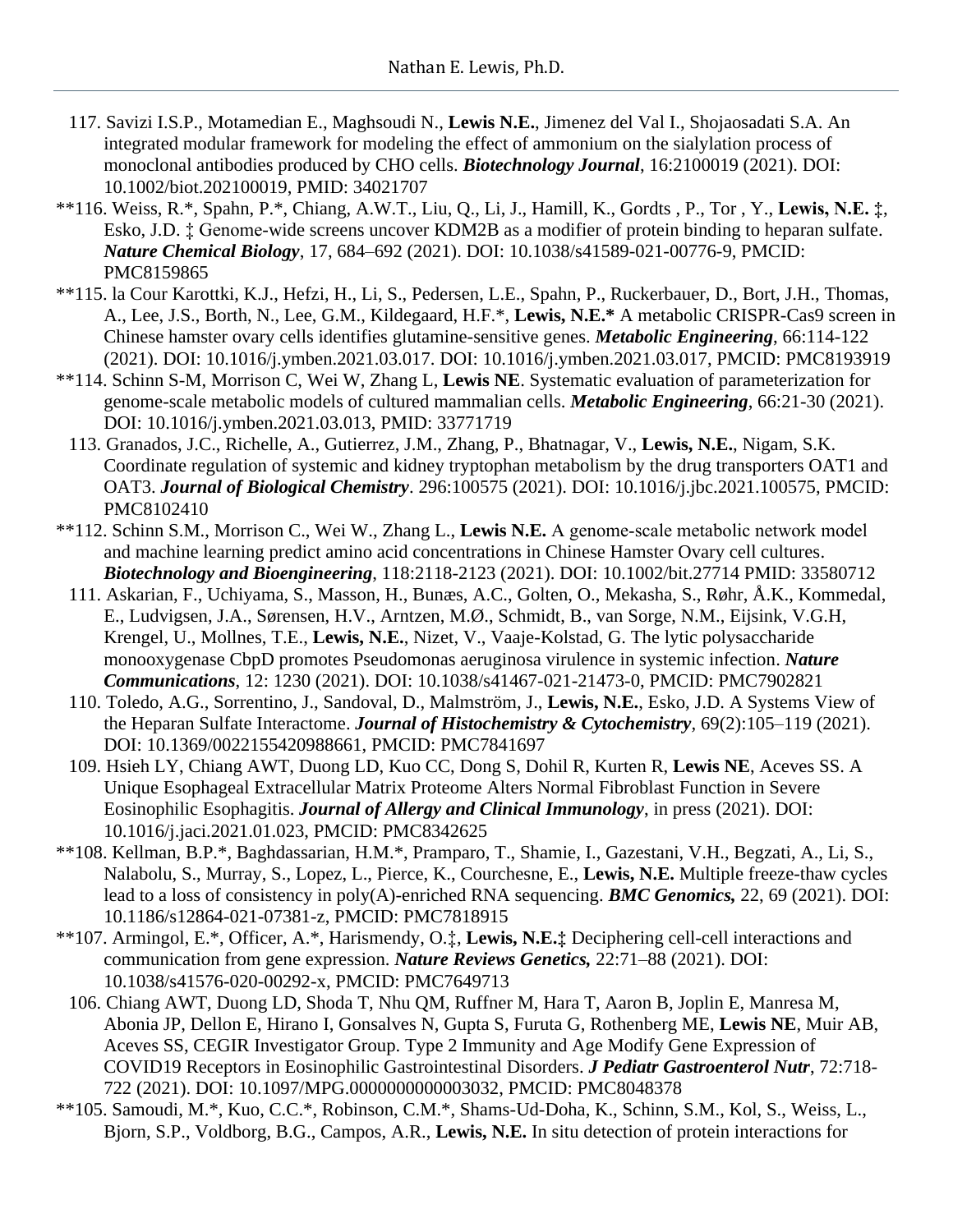recombinant therapeutic enzymes. *Biotechnology and Bioengineering*, 118 (2):890-904 (2021). DOI: 10.1002/bit.27621, PMCID: PMC7855575

- \*\*104. Kellman, B.P., **Lewis, N.E.** Big-data glycomics: tools to connect glycan synthesis to extracellular communication. *Trends in Biochemical Science*, 46:P284-300 (2021). DOI: 10.1016/j.tibs.2020.10.004, PMCID: PMC7954846
	- 103. Fouladiha, H., Marashi, S.A., Li, S., Li, Z., Masson, H.O., Vaziri, B., **Lewis, N.E.** Systematically gapfilling the genome-scale model of CHO cells. *Biotechnology Letters*, 43:73–87 (2021). DOI: 10.1007/s10529-020-03021-w, PMID: 33040240
	- 102. Lin, D., Yalamanchili, H., Zhang, X., **Lewis, N.E.**, Alves, C.L., Groot, J., Arnsdorf, J., Bjørn, S.P., Wulff, T., Voldborg, B.G., Zhou, Y., Zhang, B. CHOmics: a web-based tool for multi-omics data analysis and interactive visualization in CHO cell lines. *PLoS Computational Biology*, 16: e1008498 (2020). DOI: 10.1371/journal.pcbi.1008498, PMCID: PMC7790544
- \*\*101. Kellman, B.P.\*, Zhang, Y.\*, Logomasini, E., Meinhardt, E., Chiang, A.W.T., Sorrentino, J., Liang, A., Bao, B., Zhou, Y., Akase, S., Sogabe, I, Kuoka, T., Winzeler, E.A., Wilson, I.B.H., Campbell, M.P., Neelamegham, S., Krambeck, F., J., Aoki-Kinoshita, K.F., **Lewis, N.E.** A consensus-based and readable extension of Linear Code for Reaction Rules (LiCoRR). *Beilstein Journal of Organic Chemistry*, 16, 2645–2662 (2020). DOI: 10.3762/bjoc.16.215, PMCID: PMC7607430
	- 100. Zhao P, Praissman JL, Grant OC, Cai Y, Xiao T, Rosenbalm KE, Aoki K, Kellman BP, Bridger R, Barouch DH, Brindley MA, **Lewis NE**, Tiemeyer M, Chen B, Woods RJ, Wells L. Virus-Receptor Interactions of Glycosylated SARS-CoV-2 Spike and Human ACE2 Receptor. *Cell Host & Microbe,* 28, P586-601.E6 (2020). DOI: 10.1016/j.chom.2020.08.004, PMCID: PMC7443692
	- 99. Manresa, M.C., Chiang, A.W.T., Dohil, L., Brickner, H., Praveen Akuthota, P., **Lewis, N.E.**, Michael Croft, M., Aceves, S.S. Increased Production of LIGHT by T Cells in Eosinophilic Esophagitis Promotes Differentiation of Esophageal Fibroblasts Toward an Inflammatory Phenotype. *Gastroenterology*, S0016- 5085(20)34997-0 (2020). DOI: 10.1053/j.gastro.2020.07.035, PMCID: PMC7726704
- \*\*98. Kol, S., Ley, D., Wulff, T., Decker, M., Arnsdorf, J., Gutierrez, J.M., Chiang, A.W.T., Pedersen, L.E., Kildegaard, H.F., Lee, G.M., **Lewis, N.E.** (2020) Multiplex secretome engineering enhances recombinant protein production and purity. *Nature Communications*, 11:1908 (2020). DOI: 10.1038/s41467-020- 15866-w, PMCID: PMC7170862 News coverage: Nature [Bioengineering,](https://bioengineeringcommunity.nature.com/users/386768-stefan-kol/posts/66274-cleaning-up-the-cho-cell) [UCSD](https://jacobsschool.ucsd.edu/news/news_releases/release.sfe?id=3022) [Jacobs,](https://jacobsschool.ucsd.edu/news/news_releases/release.sfe?id=3022) [Phys.org,](https://phys.org/news/2020-04-recombinant-protein-drugs-cheaper.html) [Genetic Engineering and Biotechnology News,](https://www.genengnews.com/news/genome-editing-helps-cell-lines-clean-up-their-protein-production/) [ScienceNews.dk](https://www.sciencenews.dk/en/crispr-technology-and-a-computer-model-can-enhance-the-production-and-purity-of-drugs)
- \*\*97. Saba\*, J. A., Ke\*, W., Yao, C., Drangowska-Way, A., Joshi, C., Mony, V.K., Hilzendeger, M., Liu, X., Liu, J., Benjamin, S., Locasale, J., Patti, G., **Lewis, N.E.‡,** O'Rourke, E.J.‡ Dietary serine enhances chemotherapeutic toxicity in C. elegans through promoting thymidine deficiency in the microbiota. *Nature Communications*, *11:2587* (2020). DOI: 10.1038/s41467-020-16220-w News coverage: [UVAToday](https://news.virginia.edu/content/diet-gut-microbes-affect-effectiveness-cancer-treatment-research-reveals)
- 96. Szeliova, D., Ruckerbauer, D.E., Galleguillos, S.N., Petersen, L.B., Natter, K., Hanscho, M., Troyer, C. Causon, T., Schoeny, H., Christensen, H.B., Lee, D.Y., **Lewis, N.E.**, Koellensperger, G., Hann, S., Nielsen, L., Borth, N., Zanghellini, J. What CHO is made of: Variations in the biomass composition of Chinese hamster ovary cell lines. *Metabolic Engineering,* 61:288-300 (2020). DOI: 10.1016/j.ymben.2020.06.002, PMID: 32619503
- \*\*95. Weiss, R.J.\*, Spahn, P.N.\*, Chiang, A.W.T., Li, J., Kellman, B.P., Benner, C., Glass, C.K., Gordts, P.L.S.M., **Lewis, N.E.**‡, Esko, J.D.‡ ZNF263 is a novel transcriptional regulator of heparin and heparan sulfate biosynthesis. *Proc. Nat. Acad. Sci. USA*, 117:9311-9317 (2020). DOI: 10.1073/pnas.1920880117, PMCID: PMC7196839 News coverage: [UCSD Jacobs,](http://jacobsschool.ucsd.edu/news/news_releases/release.sfe?id=3011) [Phys.org,](https://phys.org/news/2020-04-closer-heparin-lab.html) [Genetic Engineering and Biotechnology](https://www.genengnews.com/news/researchers-move-closer-to-industrial-production-of-heparin-in-cell-culture/)  [News,](https://www.genengnews.com/news/researchers-move-closer-to-industrial-production-of-heparin-in-cell-culture/) Biopharma Reporter
- \*\*94. Joshi, C., Schinn, S., Richelle, A., Shamie, I., O'Rourke, E., **Lewis, N.E.** (2020) StanDep: capturing transcriptomic variability improves context-specific metabolic models. *PLoS Computational Biology*, 16(5): e1007764. (2020). DOI: 10.1371/journal.pcbi.1007764, PMCID: PMC7244210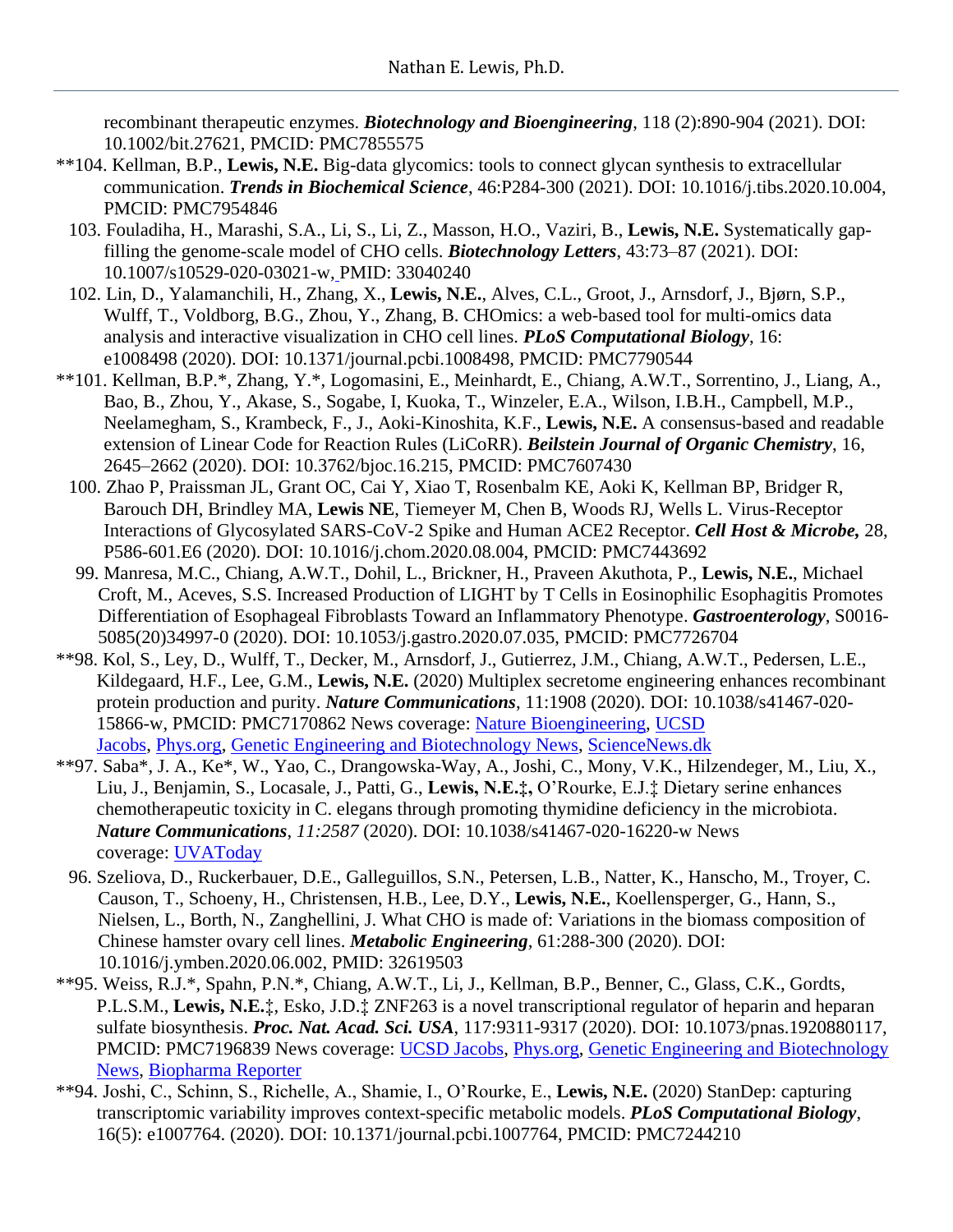- \*\*93. Courchesne, E., Gazestani, V.H., **Lewis, N.E.** Prenatal origins of ASD: The when, what and how of ASD development. *Trends in Neuroscience*, 43:326 (2020). DOI: 10.1016/j.tins.2020.03.005, PMCID: PMC7373219
- 92. Fouladiha, H.\*, Marashi, S.A.\*, Torkashvand, F., Mahboudi, F., **Lewis, N.E.**, Vaziri, B. A metabolic network-based approach for developing feeding strategies for CHO cells to increase monoclonal antibody production. *Bioprocess and Biosystems Engineering*, 43, 1381–1389 (2020). DOI: 10.1007/s00449-020- 02332-6, PMID: 32211960
- \*\*91. Liang, C., Chiang, A.W.T., Hansen, A.H., Arnsdorf, J., Schoffelen, S., Voldborg, B.G., Sorrentino, J., Kellman, B., Bao, B., **Lewis, N.E**. (2020) A Markov model of glycosylation elucidates isozyme specificity and glycosyltransferase interactions for glycoengineering. *Current Research in Biotechnology,* 2:22-36 (2020). DOI: 10.1016/j.crbiot.2020.01.001, PMCID: PMC7153765 News coverage: [Bioanalysis Zone](https://www.bioanalysis-zone.com/2020/06/01/predictive-glycosylation-modeling-rational-glycoengineering-biotherapeutics/)
- \*\*90. Gutierrez, J.M.\*, Feizi, A.\*, Li, S., Kallehauge, T.B., Grav, L.M., Hefzi, H., Ley, D., Baycin Hizal, D., Betenbaugh, M.J., Voldborg, B., Kildegaard, H.F., Lee, G.M., Palsson, B.O., Nielsen, J., **Lewis, N.E.** (2020) Genome-scale reconstructions of the mammalian secretory pathway predict metabolic costs and limitations of protein secretion. *Nature Communications*, 11:68. DOI: 10.1038/s41467-019-13867-y, PMCID: PMC6940358 News coverage: [ScienceNews.dk](https://www.sciencenews.dk/en/crispr-technology-and-a-computer-model-can-enhance-the-production-and-purity-of-drugs)
	- 89. Speir, M., Nowell, C.J., Chen, A.A., O'Donnell, J.A., Shamie, I., Lakin, P.R., D'Cruz, A.A., Braun, R.O., Babon, J.J., Lewis, R.S., Bliss-Moreau, M., Shlomovitz, I., Wang, S., Cengia, L.H., Stoica, A.I., Hakem, R., Kelliher, M.A., O'Reilly, L.A., Patsiouras, H., Lawlor, K.E., Weller, E., **Lewis. N.E.**, Roberts, A.W., Gerlic, M., Croker, B.A. (2020) PTPN6 inhibits caspase-8- and RIPK3/MLKL-dependent inflammation. *Nature Immunology,* 21:54–64 (2020). DOI:10.1038/s41590-019-0550-7, PMCID: PMC6923591
- \*\*88. la Cour Karottki, K.J., Hefzi, H., Xiong, K., Shamie, I., Hansen, A.H., Li, S., Li, S., Lee, J.S., Lee, G.M., Kildegaard, H.F.‡, **Lewis, N.E. ‡** (2020) Awakening dormant glycosyltransferases in CHO cells with CRISPRa. *Biotechnology and Bioengineering,* 117:593-598 (2020). DOI: 10.1002/bit.27199, PMCID: PMC7261405
	- 87. Lieven, C., Beber, M.E., Olivier, B.G., Bergmann, F.T., Babaei, P., Bartell, J.A., Blank, L.M., Chauhan, S., Correia, K., Diener, C., Dräger, A., Ebert, B.E., Edirisinghe, J.N., Fleming, R.M.T., Garcia-Jimenez, B., van Helvoirt, W., Henry, C., Hermjakob, H., Herrgard, M.J., Kim, H.U., King, Z., Koehorst, J.J., Klamt, S., Klipp, E., Lakshmanan, M., Le Novere, N., Lee, D.Y., Lee, S.Y., Lee, S., **Lewis, N.E.**, Ma, H., Machado, D., Mahadevan, R., Maia, P., Mardinoglu, A., Medlock, G.L., Monk, J., Nielsen, J., Nielsen, L.K., Nogales, J., Nookaew, I., Resendis, O., Palsson, B.O., Papin, J.A., Patil, K.R., Price, N.D., Richelle, A., Rocha, I., Schaap, P., Sheriff, R.S.M., Shoaie, S., Sonnenschein, N., Teusink, B., Vilaca, P., Vik, J.O., Wodke, J.A., Xavier, J.C., Yuan, Q., Zakhartsev, M., Zhang, C. (2020) MEMOTE for standardized genome-scale metabolic model testing. *Nature Biotechnology*, 38:272–276 (2020). DOI: 10.1038/s41587- 020-0446-y, PMCID: PMC7082222
- \*\*86. Gazestani, V.H., Pramparo, T., Nalabolu, S., Kellman, B.P., Murray, S., Lopez, L., Pierce, K., Courchesne, E. ‡, **Lewis, N.E**.‡ (2019) A perturbed gene network containing PI3K–AKT, RAS–ERK and WNT–β-catenin pathways in leukocytes is linked to ASD genetics and symptom severity. *Nature Neuroscience*, 22, 1624–1634. DOI: 10.1038/s41593-019-0489-x, PMCID: PMC6764590
- 85. Toledo, A.G., Golden, G., Campos, A.R., Cuello, H., Sorrentino, J., **Lewis, N.E.**, Varki, N., Nizet, V., Smith, J.W., Esko, J.D. (2019) Proteomic atlas of organ vasculopathies triggered by Staphylococcus aureus sepsis. *Nature Communications,* 10:4656 (2019). DOI: 10.1038/s41467-019-12672-x, PMID: 31604940 PMCID: PMC6789120
- \*\*84. Hefzi, H., Noh, S.M., Martínez Monge, I., Decker, M., Arnsdorf, J., Kol, S., Pristovsek, N., Hansen, A.H., Sukhova, Z., Brondum, K.K., Javidi, M., Jensen, K., Kallehauge, T., Ley, D., Ménard, P., Bjorn, S.P., Petersen, H., Nielsen, L.K., Lee, G.M., Kildegaard, H.F., Voldborg, B.G., **Lewis, N.E.** Complete elimination of Warburg metabolism in Chinese hamster ovary cells. S*ubmitted*. *(Under review at Nature Biotechnology)*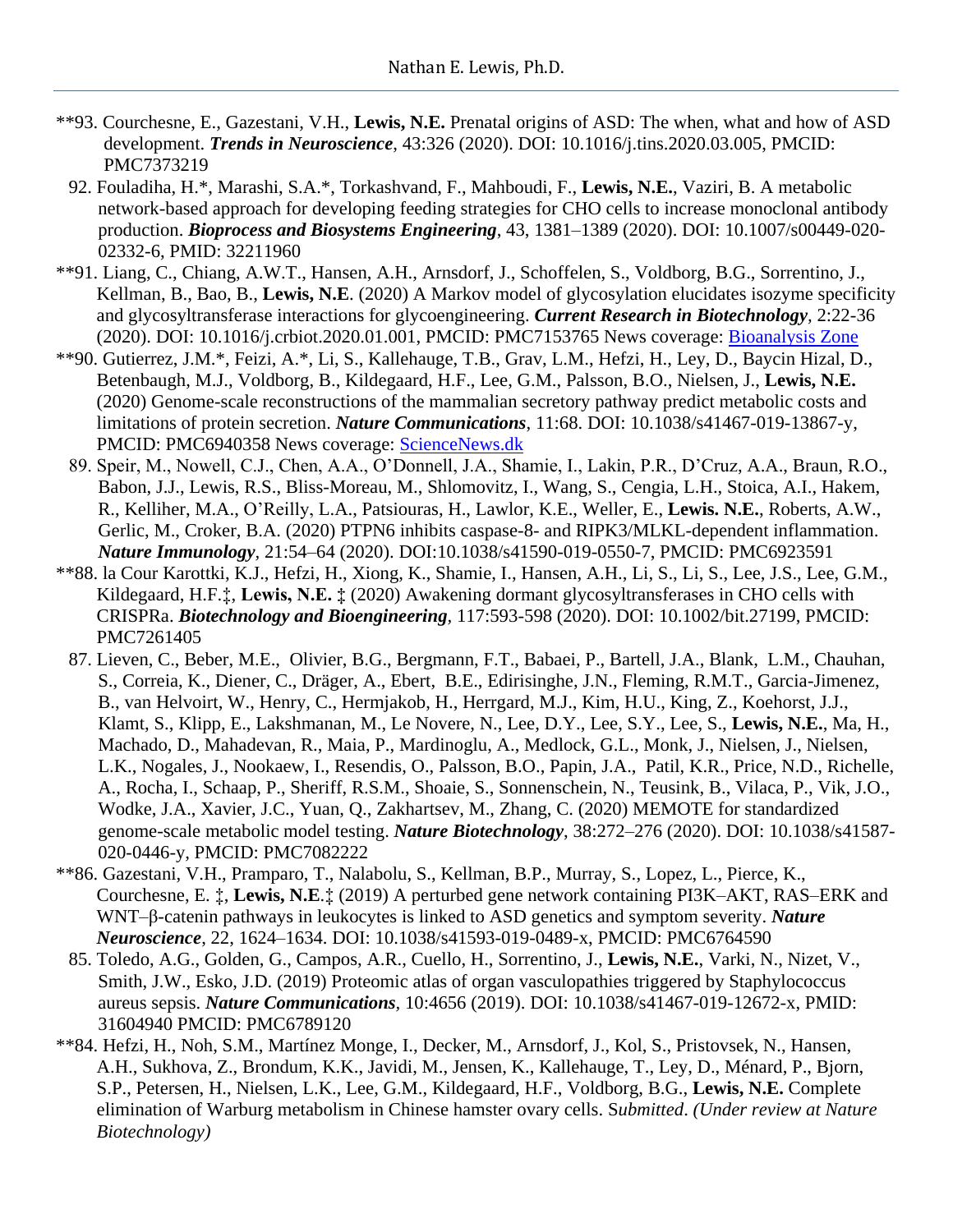- 83. Dahodwala, H., Kaushik, P., Tejwani, V., Kuo, C.C., Menard, P., Henry, M., Voldborg, B.G., **Lewis, N.E.**, Meleady, P., Sharfstein, S.T. (2019) Increased mAb titers from amplification are associated with increased interaction of CREB1 with transgene promoter. *Current Research in Biotechnology,* 1:49-57. DOI: 10.1016/j.crbiot.2019.09.001
- \*\*82. Richelle, A., Joshi, C., **Lewis, N.E.** (2019) Assessing key decisions for transcriptomic data integration in biochemical networks. *PLoS Computational Biology*. 15(7): e1007185. PMCID: PMC6668847
- \*\*81. Chiang, A.W.T., Li, S., Kellman, B.P., Chattopadhyay, G., Zhang, Y., Kuo, C.C., Gutierrez, J.M., Ghazi, F., Schmeisser, H., Menard, P., Bjorn, S.P., Voldborg, B.G., Rosenberg, A.S., Puig, M.‡, **Lewis, N.E.‡** (2019) Combating viral contaminants in CHO cells by engineering innate immunity. *Scientific Reports*, 9:8827. DOI: 10.1101/423590, PMCID: PMC6586939
- \*\*80. Gazestani, V.H., **Lewis, N.E**. (2019) From Genotype to Phenotype: Augmenting Deep Learning with Networks and Systems Biology, *Current Opinion in Systems Biology,* 15:68-73. DOI: 10.1016/j.coisb.2019.04.001, PMCID: PMC6880750
- \*\*79. Li, S., Cha, S.W., Heffner, K., Baycin-Hizal, D., Bowen, M., Chaerkady, R., Cole, R., Tejwani, V., Kaushik, P., Henry, M., Meleady, P., Sharfstein, S., Betenbaugh, M.J., Bafna, V., **Lewis, N.E.** (2019) Proteogenomic annotation of the Chinese hamster reveals extensive novel translation events and endogenous retroviral elements. *Journal of Proteome Research*, 18:2433-2445. DOI: 10.1021/acs.jproteome.8b00935, PMCID: PMC6571120
- \*\*78. Xiong, K. \*, Marquart, K.F. \*, la Cour Karottki, K.J. \*, Li, S., Shamie, I., Lee, J.S., Lee, G.M., **Lewis, N.E.‡**, Kildegaard, H.F.‡ (2019) Reduced Apoptosis in Chinese Hamster Ovary Cells via Optimized CRISPR Interference, *Biotechnology and Bioengineering,* 116:1813-1819. DOI: 10.1002/bit.26969, PMCID: PMC6545153
	- 77. Pristovsek, N., Nallapareddy, S., Grav, L.M., Hefzi, H., **Lewis, N.E.**, Rugbjerg, P., Hansen, H.G., Lee, G.M., Andersen, M.R., Kildegaard, H.F. (2019) Systematic Evaluation of Site-Specific Recombinant Gene Expression for Programmable Mammalian Cell Engineering. *ACS Synthetic Biology,* 8;758-774. DOI: 10.1021/acssynbio.8b00453
- \*\*76. Richelle, A., Chiang, A.W.T., Kuo, C.C., **Lewis, N.E.** (2019) Increasing consensus of context-specific metabolic models by integrating data-inferred cell functions. *PLoS Computational Biology*, 15: e1006867. DOI: 10.1371/journal.pcbi.1006867, PMCID: PMC6483243
	- 75. Lytle, N., Ferguson, L.P., Rajbhandari, N., Gilroy, K., Fox, R.G., Robertson, N., Deshpande, A., Schürch, C., Hamilton, M., Robertson, N., Lin, W., Noel, P., Wartenberg, M, Zlobec, I., Eichmann, M., Galván, J.A., Karamitopoulou, E., Gilderman, T., Esparza, L.A., Shima, Y., Spahn, P., French, R., **Lewis, N.E.**, Fisch, K.M., Sasik, R., Rosenthal, S.B., Kritzik, M., Von Hoff, D., Han, H., Ideker, T., Deshpande, A., Lowy, A.M., Adams, P., Reya, T. (2019) A multiscale map of the stem cell state in pancreatic adenocarcinoma. *Cell*, 177:572-586. DOI: 10.1016/j.cell.2019.03.010, PMCID: PMC6711371
	- 74. Lee, J.S., Kildegaard, H.F., **Lewis, N.E.**, Lee, G.M. (2019) Mitigating Clonal Variation in Recombinant Mammalian Cell Lines. *Trends in Biotechnology,* 37:931-942*.* DOI: 10.1016/j.tibtech.2019.02.007
	- 73. LaMonte, G., Orjuela-Sanchez, P., Wang, L., Li, S., Swann, J., Cowell, A., Zou, B.Y., Abdel-Haleem, A.M., Villa-Galarce, Z., Moreno, M., Tong-Rios, C., Vinetz, J., **Lewis, N.E.**, Winzeler, E.A. (2019) Dual RNAseq shows the human mucosal immunity protein, MUC13, is a hallmark of Plasmodium exoerythrocytic infection. *Nature Communications,* 10:488*.* DOI: 10.1101/183764, PMCID: PMC6353872
- \*\*72. Li, S.\*, Richelle, A.\*, **Lewis, N.E.** (2019) Enhancing product and bioprocess attributes using genomescale models of CHO metabolism. *Cell Culture Engineering: Recombinant Protein Production,* p.73. ISBN: 978-3-527-34334-8
	- 71. Calmels, C., Joshi, C., Malphettes, L., **Lewis, N.E.**, Andersen, M.R. (2019) Adaption of Generic Metabolic Models to Specific Cell Lines for Improved Modeling of Biopharmaceutical Production and Prediction of Processes. *Cell Culture Engineering: Recombinant Protein Production,* p.127. ISBN: 978- 3-527-34334-8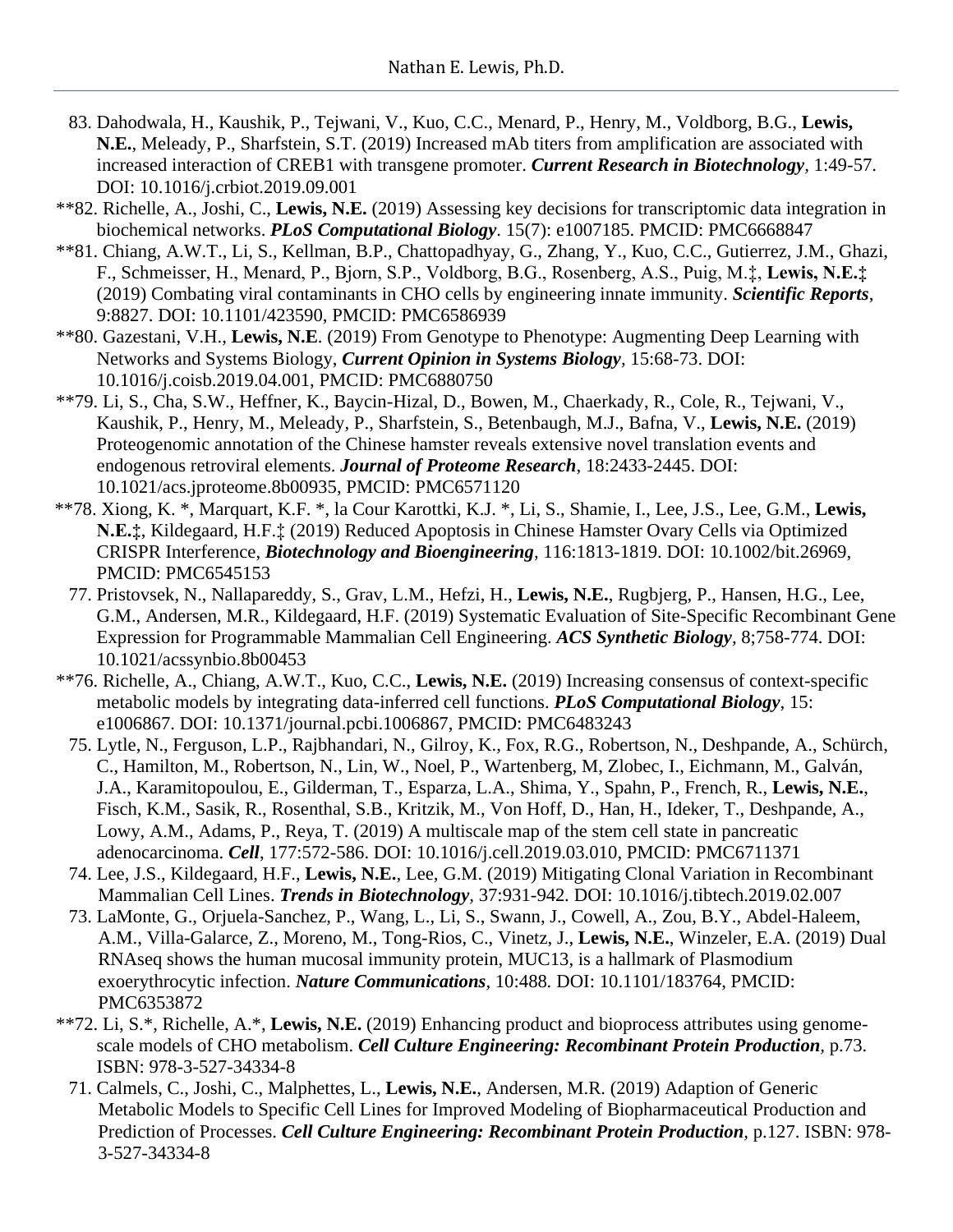- 70. Landig, C.S., Hazel, A., Kellman, B.P., Fong, J.J., Schwarz, F., Agarwal, S., Varki, N., Massari, P., **Lewis, N.E.**, Ram, S., Varki, A. (2019) The exclusively human-pathogen Neisseria gonorrhoeae engages 4 immunoregulatory siglecs in a species-specific manner. *Evolutionary Applications*, 12(2):337-349. DOI: 10.1111/eva.12744. PMCID: PMC6346652
- 69. Uhlen, M., Tegel, H., Sivertsson, Å., Kuo, C.C., Gutierrez, J.M., **Lewis, N.E.**, Forsström, B., Dannemeyer, M., Fagerberg, L., Rockberg, J., Malm, M., Vunk, H., Edfors, F., Hober, A., Sjöstedt, E., Mulder, J., Mardinoglu, A., Schwenk, J., Nilsson, P., Zwahlen, M., von Feilitzen, K., Lindskog, C., Ponten, F., Nielsen, J., Voldborg, B.G., Palsson, B.O., Volk, A.L.R., Lundqvist, M., Berling, A., Svensson, A.S., Kanje, A., Enstedt, H., Afshari, D, Ekblad, S., Scheffel, J., Xu, L.L., Mihai, R., Bremer, L., Westin, M., Muse, M., Mayr, L., Knight, S., Göpel, S., Davies, R., Varley, P., Hatton, D., Takanen, J.O., Schiavone, L.H., Hober, S. (2018) The human secretome – the proteins secreted from human cells. *bioRxiv*. DOI: 10.1101/465815
- 68. Lee, J.S., Park, J.H., Ha, T.K., Samoudi, M., **Lewis, N.E.**, Palsson, B.O., Kildegaard, H.F., Lee, G.M. (2018) Revealing key determinants of clonal variation in transgene expression in recombinant CHO cells using targeted genome editing. *ACS Synthetic Biology,* 7:2867-2878. DOI: 10.1021/acssynbio.8b00290, PMCID: PMC6535434
- 67. Witting, M.A., Hastings, J., Rodriguez, N., Joshi, C.J., Hattwell, J.P., Ebert, P.R., van Weeghel, M., Wakelam, M., Houtkooper, R., Mains, A., Le Novère, N., Sadykoff, S., Schroeder, F., **Lewis, N.E.**, Schirra, H.J., Kaleta, C., Casanueva, O. (2018) Modeling meets Metabolomics – The WormJam Consensus Model as basis for Metabolic Studies in the model organism Caenorhabditis elegans. *Frontiers in Molecular Biosciences*, 5:96. DOI:10.3389/fmolb.2018.00096, PMCID: PMC6246695
- 66. Lombardo, M.V., Pramparo, T., Gazestani, V., Warrier, V., Bethlehem, R.A.I., Barnes, C.C., Lopez, L., **Lewis, N.E.**, Eyler, L., Pierce, K., Courchesne, E. (2018) Large-scale associations between the leukocyte transcriptome and BOLD responses to speech differ in autism early language outcome subtypes. *Nature Neuroscience,* 21: 1680–1688. DOI: 10.1038/s41593-018-0281-3, PMCID: PMC6445349
- \*\*65. Brunk, E.\*, Chang, R.L., Xia, J., Hefzi, H., Yurkovich, J., Kim, D., Buckmiller, E., Wang, H.H., Yang, C., Palsson, B.Ø., Church, G.M., **Lewis, N.E.\*‡** (2018) Characterizing post-translational modifications in prokaryotic metabolism using a multi-scale workflow. *Proc. Nat. Acad. Sci. USA*, 115: 11096-11101. DOI: 10.1073/pnas.1811971115, PMCID: PMC6205427
	- 64. Grav, L.M., Sergeeva, D., Lee, J.S., Marin de Mas, I., **Lewis, N.E.**, Andersen, M.R., Nielsen, L.K., Lee, G.M., Kildegaard, H.F. (2018) Minimizing clonal variation during mammalian cell line engineering for improved systems biology data generation, *ACS Synthetic Biology*, 7:2148–2159. DOI:10.1021/acssynbio.8b00140
	- 63. Yeo, N.C., Chavez, A., Lance-Byrne, A., Chan, Y., Menn, D., Milanova, D., Kuo, C.C., Guo, X., Sharma, S., Tung, A., Cecchi, R.J., Tuttle, M., Pradhan, S., Lim, E.T., Davidsohn, N., Ebrahimkhani, M.R., Collins, J.J., **Lewis, N.E.**, Kiani, S., Church, G.M. (2018) A next-generation CRISPR repressor for targeted mammalian gene regulation, *Nature Methods*, 15:611-616. DOI:10.1038/s41592-018-0048-5, PMCID: PMC6129399
- \*\*62. Rupp, O.\*, MacDonald, M.L.\*, Li, S.\*, Dhiman, H.\*, Polson, S., Griep, S., Heffner, K., Hernandez, I., Brinkrolf, K., Jadhav, V., Samoudi, M., Hou, H., Kingham, B., Goesmann, A., Betenbaugh, M.J. ‡, **Lewis, N.E.‡**, Borth, N.‡, Lee, K.‡ (2018) A reference genome of the Chinese hamster based on a hybrid assembly strategy, *Biotechnology and Bioengineering*, 115:2087-2100. DOI: 10.1002/bit.26722, PMCID: PMC6045439
	- 61. Heirendt, L., Arreckx, S., Pfau, T., Mendoza, S.N., Richelle, A., Heinken, A., Haraldsdottir, H.S., Keating, S.M., Vlasov, V., Wachowiak, J., Magnusdottir, S., Ng, C.Y., Preciat, G., Zagare, A., Chan, S.H.J., Aurich, M.K., Clancy, C.M., Modamio, J., Sauls, J.T., Noronha, A., Bordbar, A., Cousins, B., El Assal, D.C., Ghaderi, S., Ahookhosh, M., Ben Guebila, M., Apaolaza, I., Kostromins, A., Le, H.M., Ma, D., Sun, Y., Valcarcel, L.V., Wang, L., Yurkovich, J.T., Vuong, P.T., El Assal, L.P., Hinton, S., Bryant, W.A., Aragon Artacho, F.J., Planes, F.J., Stalidzans, E., Maass, A., Santosh Vempala, Hucka, M., Saunders,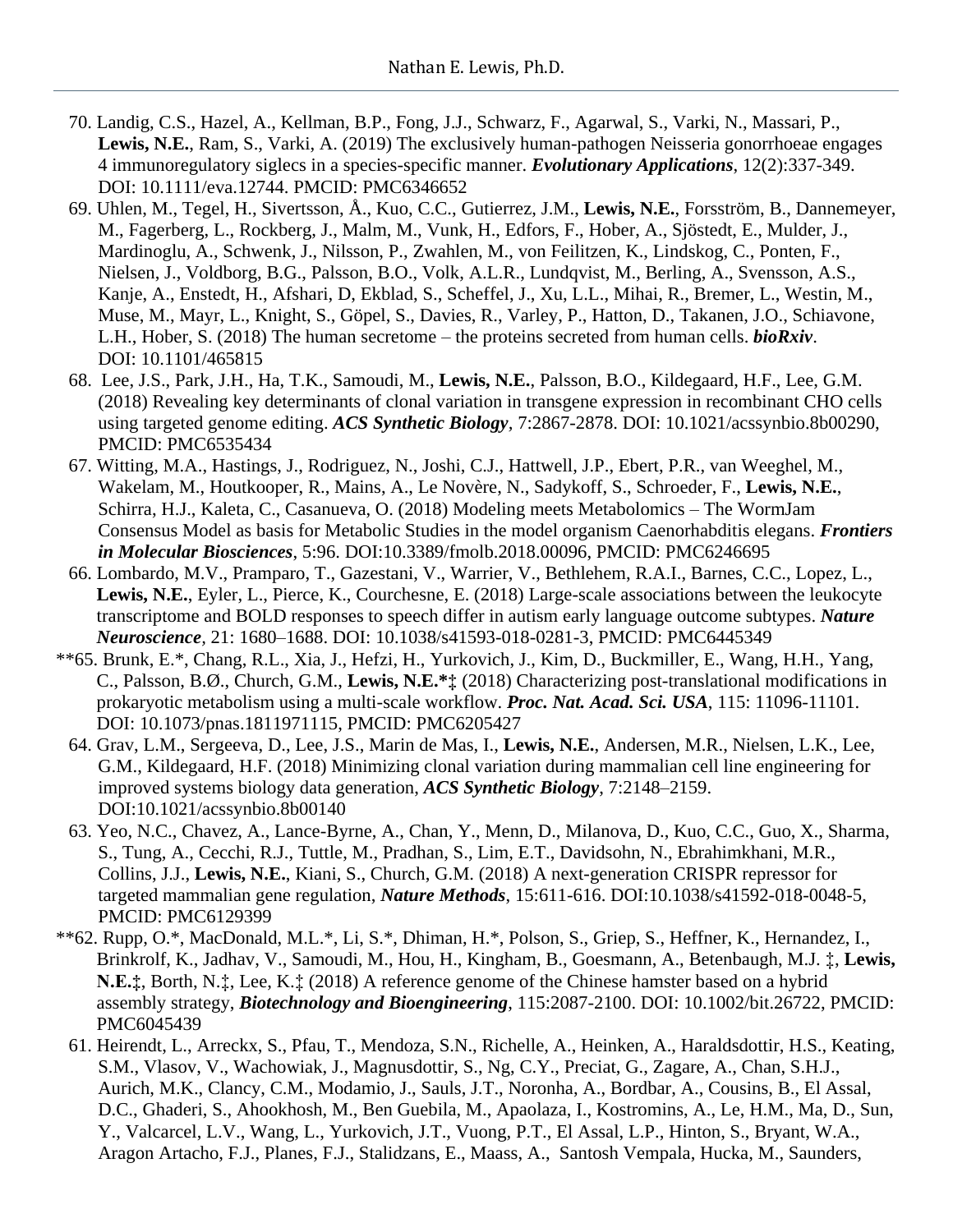M.A., Maranas, C.D., **Lewis, N.E.**, Sauter, T., Palsson, B.Ø., Thiele, I., Fleming, R.M.T. (2019) Creation and analysis of biochemical constraint-based models: the COBRA Toolbox v3.0. *Nature Protocols*, 14:639-702. DOI: 10.1038/s41596-018-0098-2. PMCID: PMC6635304

- \*\*60. Courchesne, E., Pramparo, T., Gazestani, V.H., Lombardo, M.V., Pierce, K., **Lewis, N.E.** (2019) The ASD living biology: From cell proliferation to clinical phenotype. *Molecular Psychiatry*, 24(1):88-107. DOI: 10.1038/s41380-018-0056-y, PMCID: PMC6309606
- \*\*59. Kuo, C.C., Shamie, I., Chiang, A.W.T., Gutierrez, J.M., Samoudi, M., **Lewis, N.E.** (2018) Systems biology of protein secretion in mammalian cells, *Current Opinion in Biotechnology*, 51:64-69. DOI: 10.1016/j.copbio.2017.11.015. PMCID: PMC5988649
	- 58. Abdel-Haleem, A.M., Hefzi, H., Mineta, K., Gao, X., Gojobori, T., Palsson, B.O., **Lewis, N.E.**, Jamshidi, N. (2018) Functional interrogation of Plasmodium genus identifies species-, stage-specific differences in nutrient essentiality and drug targets. *PLoS Computational Biology*, 14(1):e1005895. DOI: 10.1371/journal.pcbi.1005895, PMCID: PMC5771636.
- 57. Abdel-Haleem, A.M., **Lewis, N.E.**, Jamshidi, N., Mineta, K., Gao, X., Gojobori, T. (2017) The emerging facets of noncancerous Warburg effect. *Frontiers in Endocrinology*, 8:279. DOI: 10.3389/fendo.2017.00279, PMCID: PMC5660072.
- \*\*56. Spahn, P.N., Weiss, R., Esko, J.D., **Lewis, N.E. ‡,** Harismendy, O. ‡ (2017) PinAPL-Py: Platformindependent Analysis of CRISPR/Cas9 Pooled Screens. *Scientific Reports*, 7(1):15854. DOI: 10.1038/s41598-017-16193-9, PMCID: PMC5696473.
- 55. Hastings, J., et al. (2017) WormJam: Consensus *C. elegans* metabolic reconstruction and metabolomics community. *Worm*, 6(2): e1373939. DOI:10.1080/21624054.2017.1373939, PMCID: PMC5612476
- \*\*54. Richelle, A., **Lewis, N.** (2017) Improvements in protein production in mammalian cells from targeted metabolic engineering. *Current Opinion in Systems Biology*, 6, 1-6. DOI:10.1016/j.coisb.2017.05.019, PMCID: PMC5663301
- 53. Autran, C.A.\*, Kellman, B. \*, Asztalos, E., Blood, A., Hamilton Spense, E.C., Patel, A.L., Kim, J.H., Hou, J., **Lewis, N.E.**, Bode, L. (2017) Human milk oligosaccharide composition predicts risk of necrotizing enterocolitis in preterm infants. *Gut,* gutjnl-2016-312819. DOI:10.1136/gutjnl-2016-312819
- \*\*52. Opdam, S.\*, Richelle, A.\*, Kellman, B., Li, S., Zielinski, D.C., **Lewis, N.E.** (2017) A systematic evaluation of methods for tailoring genome-scale metabolic models. *Cell Systems*, 4:1-12. DOI:10.1016/j.cels.2017.01.010, PMCID: PMC5526624
- \*\*51. Spahn, P.N., Hansen, A.H., Kol, S., Voldborg, B.G., **Lewis, N.E. ‡** (2017) Predictive glycoengineering of biosimilars using a Markov chain glycosylation model. *Biotechnology Journal,* 12*.* DOI:10.1002/biot.201600489, PMCID: PMC5293603
- \*\*50. Kallehauge, T.B., Li, S., Pedersen, L.E., Ha, T.K., Ley, D., Andersen, M.R., Kildegaard, H.F., Lee, G.M. ‡, **Lewis, N.E.‡** (2017) Ribosome profiling-guided depletion of an mRNA improves CHO cell growth and recombinant product titers. *Scientific Reports,* 7:40388. DOI:10.1038/srep40388, PMCID: PMC5238448
- 49. van Wijk, X.M., Döhrmann, S., Hallström, B.M., Li, S., Voldborg, B.G., Meng, B.X., McKee, K.K., van Kuppevelt, T.H., Yurchenco, P.D., Palsson, B.O., **Lewis, N.E.**, Nizet, V., Esko, J.D. (2017) Whole Genome Sequencing of Invasion-Resistant Cells Identifies Laminin α2 as a Host Factor for Bacterial Invasion. *mBio,* 8:e02128-16. DOI:10.1128/mBio.02128-16, PMCID: PMC5225314.
- 48. Shen, J.P., Zhao, D., Sasik, R., Luebeck, J., Birmingham, A., Bojorquez-Gomez, A., Licon, K., Klepper, K., Pekin, D., Beckett, A., Sanchez, K., Thomas, A., Kuo, C.C., Du, D., Roguev, A., **Lewis, N.E.**, Chang, A.N., Kreisberg, J.F., Krogan, N., Qi, L., Ideker, T., Mali, P. (2017) Combinatorial CRISPR-Cas9 screens for de novo mapping of genetic interactions. *Nature Methods*, 14(6):573-576. DOI: 10.1038/nmeth.4225, PMCID: PMC5449203
- 47. Lombardo, M.V., Courchesne, E., **Lewis, N.E.**, Pramparo, T. (2017) Hierarchical cortical transcriptome disorganization in autism. *Molecular Autism*, 8:29. DOI: 10.1186/s13229-017-0147-7, PMCID: PMC5480153.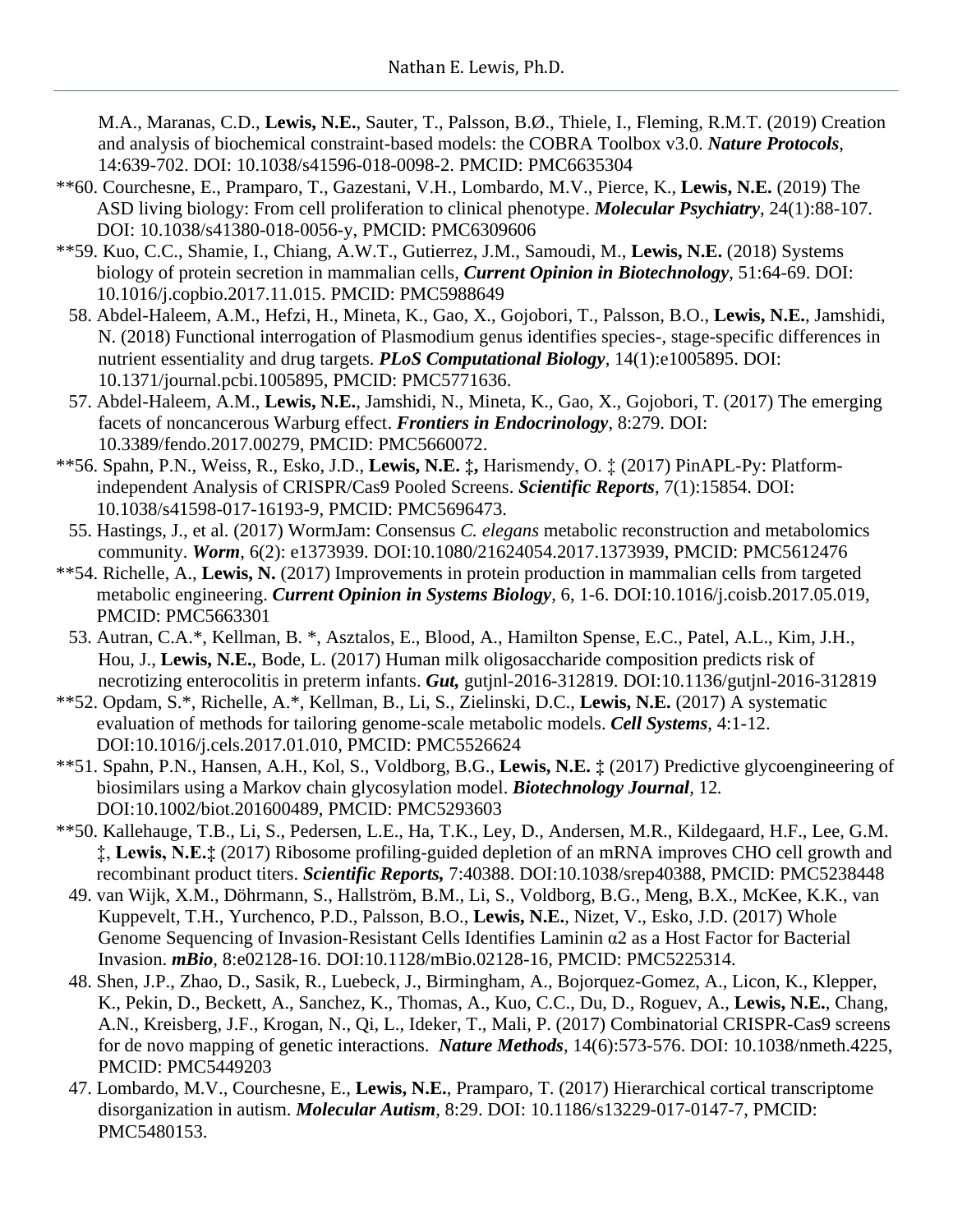- \*\*46. Hefzi, H.\*, Siong A.K.\*, Hanscho, M.\*, Bordbar, A.B., Ruckerbauer, D., Lakshamanan, M., Orellana, C.A., Baycin-Hizal, D., Huang, Y., Ley, D., Martinez, V.S., Kyriakopoulos, S., Jiménez, N.E., Zielinski, D.C., Quek, L.E., Wulff, T., Arnsdorf, J., Li, S., Lee, J.S., Paglia, G., Loira, N., Spahn, P.S., Pedersen, L.E., Gutierrez, J., Lund, A.M., Nagarajan, H., Thomas, A., Abdel-Haleem, A.M., Zanghellini, J., Kildegaard, H.F., Voldborg, B.G., Gerdtzen, Z.P., Betenbaugh, M., Palsson, B.O., Andersen, M.R., Nielsen, L., Borth, N. ‡, Lee, D.Y. ‡, **Lewis, N.E**. **‡**. (2016) A consensus genome-scale reconstruction of CHO cell metabolism for improved biotherapeutic protein production. *Cell Systems,* 3, 434-443. DOI:10.1016/j.cels.2016.10.020, PMCID: PMC5132346.
- \*\*45. Chiang, A.W.T., Li, S., Spahn, P.N., Richelle, A., Kuo, C.C., Samoudi, M., **Lewis, N.E. ‡** (2016) Modulating carbohydrate-protein interactions through glycoengineering of monoclonal antibodies to impact cancer physiology. *Current Opinion in Structural Biology*, 10, 104–111. DOI: 10.1016/j.sbi.2016.08.008, PMCID: PMC5161599
	- 44. Swainston, N., Smallbone, K., Hefzi, H., Dobson, P.D., Brewer, J., Hanscho, M., Zielinski, D.C., Ang, K.S., Gardiner, N.J., Gutierrez, J.M., Kyriakopoulos, S., Lakshmanan, M., Li, S., Liu, J.K., Martínez, V.S., Orellana, C.A., Quek, L.E., Thomas, A., Zanghellini, J., Borth, N., Lee, D.Y., Nielsen, L.K., Kell, D.B., **Lewis, N.E.**, Mendes, P. (2016) Recon 2.2: from reconstruction to model of human metabolism. *Metabolomics,* 12:109*.* DOI: 10.1007/s11306-016-1051-4, PMCID: PMC4896983.
- \*\*43. Golabgir, A.\*, Gutierrez, J.\*, Hefzi, H., Li, S., Palsson, B.O., Herwig, C.‡, **Lewis, N.E. ‡**. (2016) A workflow for integrating and interpreting the CHO bioprocessing bibliome. *Biotechnology Advances*, 34(5):621–633. DOI:10.1016/j.biotechadv.2016.02.011
- \*\*42. King, Z.A., Lu, J., Miller, P., Dräger, A., Ebrahim, A., Lerman, J., Palsson, B.O., **Lewis, N.E.‡** (2016) BiGG Models: an expanded database for genome-scale metabolic network reconstructions. *Nucleic Acids Research,* 44:D515-22. DOI: 10.1093/nar/gkv1049, PMCID: PMC4702785
- \*\*41. Spahn, P., Hansen, A.H., Hansen, H.G., Arnsdorf, J., Kildegaard, H.F., **Lewis, N.E. ‡** (2016) A Markov chain model for N-linked protein glycosylation – towards a low-parameter tool for model-driven glycoengineering. *Metabolic Engineering*, 33: 52–66. DOI:10.1016/j.ymben.2015.10.007, PMCID: PMC5031499
	- 40. Huang, S., Chong, N., **Lewis, N.E.**, Jia, W., Xie, G., Garmire, L.X. (2016) Pathway-based metabolomics classification models reveal key metabolic pathways for breast cancer diagnosis and progression. *Genome Medicine,* 8:1. DOI: 10.1186/s13073-016-0289-9, PMCID: PMC4818393.
	- 39. Kumar, A., Baycin-Hizal, D., Wolozny, D., Pedersen, L.E., **Lewis, N.E.**, Chaerkady, R., Cole, R., Shiloach, J., Zhang, H., Bowen, M., Betenbaugh, M.J. (2015) Elucidation of the CHO Super-Ome (CHO-SO) by ProteoInfomatics. *Journal of Proteome Research*, 14 (11), pp 4687–4703. DOI: 10.1021/acs.jproteome.5b00588
- 38. Ebrahim, A., et al. (2015) Do Genome-scale Models Need Exact Solvers or Clearer Standards? *Molecular Systems Biology*. 11: 831. DOI: 10.15252/msb.20156157
- \*\*37. Gutierrez, J.M., **Lewis, N.E. ‡.** (2015) Optimizing eukaryotic cell hosts for protein production through systems biotechnology and genome-scale modelling. *Biotechnology Journal,* 10:939–949. DOI: 10.1002/biot.201400647
- 36. Lee, J.S., Grav, L.M., **Lewis, N.E.**, Kildegaard, H.F. (2015) CRISPR Cas9 mediated genome engineering of CHO cell factories: Application and perspectives. *Biotechnology Journal.* 10:979–994. DOI: 10.1002/biot.201500082
- \*\*35. Abdel-Haleem, A.M., Abuelela, A.F, Solovyev, V., Jamshidi, N. ‡, **Lewis, N.E. ‡**. (2015) Model-Driven Analysis of Gene Expression Data: Application to Metabolic Re-programming during T-cell Activation. *BioComp*, 91-95.
	- 34. King, Z.A., Dräger, A., Ebrahim, A., Sonnenschein, N., **Lewis, N.E.**, Palsson, B.O. (2015) Escher: A web application for building, sharing, and embedding data-rich visualizations of biological pathways. *PLoS Computational Biology,* 11:e1004321. DOI: 10.1371/journal.pcbi.1004321, PMCID: PMC4552468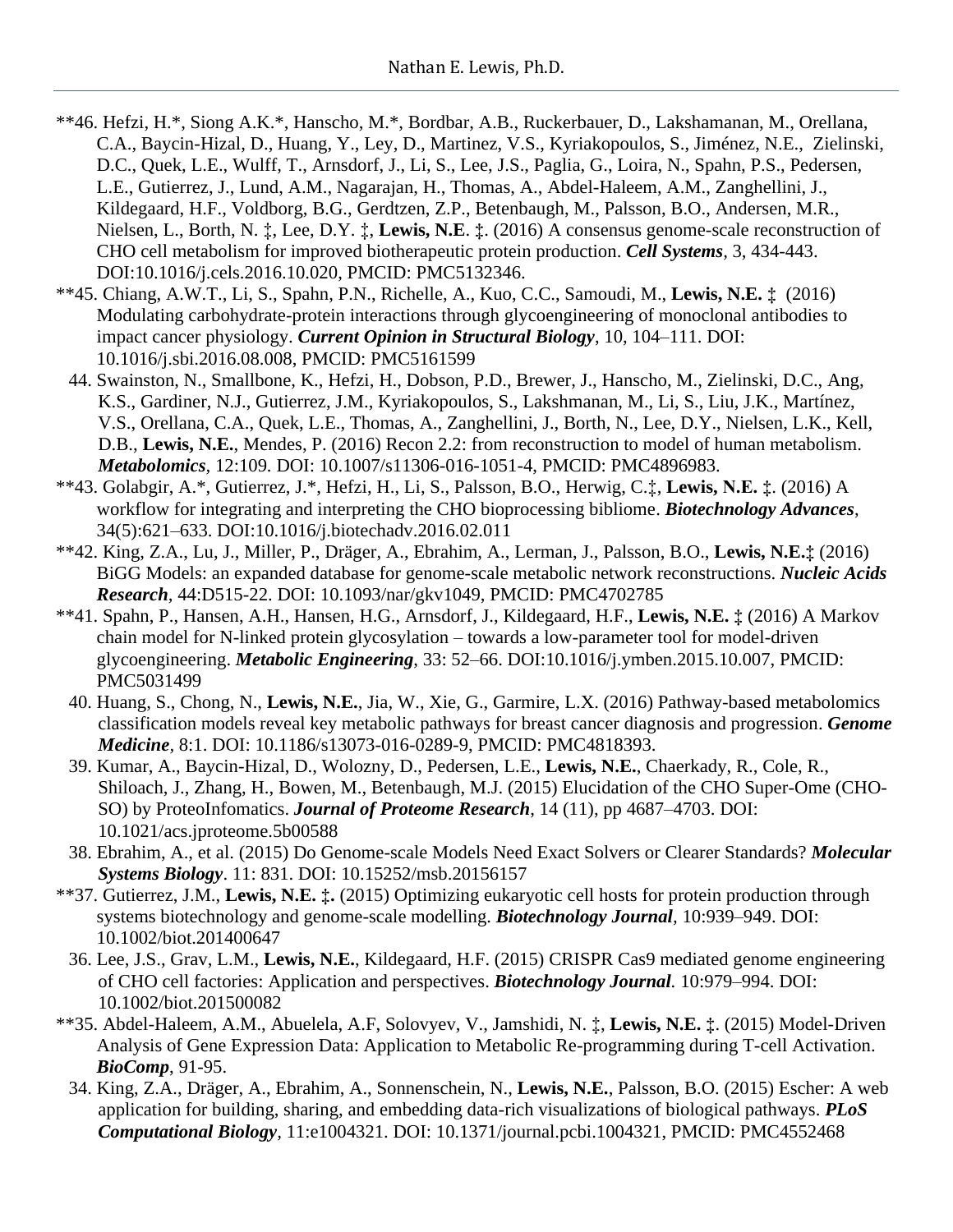- 33. Pramparo, T., Campbell, K., Barnes, C.C., Marinero, S., Solso, S., Young, J., Mayo, M., Dale, A., Ahrens-Barbeau, C., Murray, S.S., Lopez, L., **Lewis, N.E.**, Pierce, K., Courchesne, E. (2015) Cell Cycle Networks in Gene Expression Dysregulation, Mutation and Brain Maldevelopment in Autistic Toddlers. *Molecular Systems Biology*, 11: 841. PMCID: PMC4704485
- 32. Swann, J., Jamshidi, N., **Lewis, N.E.**, Winzeler, E. (2015) Systems Analysis of Host-Parasite Interactions. *WIRES Systems Biology and Medicine*, 7(6), 381–400. DOI: 10.1002/wsbm.1311, PMCID: PMC4679367
- 31. Rodriguez, R.\*, Thomas, A.\*, Watanabe, L., Vazirabad, I.Y., Kofia, V., Gómez, H.F., Mittag, F., Matthes, J., Rudolph, J., Wrzodek, F., Netz, E., Diamantikos, A., Eichner, J., Keller, R., Wrzodek, C., Fröhlich, S., **Lewis, N.E.**, Myers, C.J., Le Novère, N., Palsson, B.O., Hucka, M., Dräger, A. (2015) JSBML 1.0: providing a smorgasbord of options to encode systems biology models. *Bioinformatics*, 31(20):3383- 3386. DOI: 10.1093/bioinformatics/btv341
- \*\*30. Busskamp, V.\*, **Lewis, N.E.\***, Guye, P.\*, Ng, A.H.M., Shipman, S.L., Byrne, S.M., Sanjana, N.E., Murn, J., Li, Y., Li, S., Stadler, M., Weiss, R., Church, G.M. (2014) Rapid neurogenesis through transcriptional activation in human stem cells. *Molecular Systems Biology*, 10:760. PMCID: PMC4299601
- \*\*29. Hefzi, H., **Lewis, N.E.‡**. (2014) From random mutagenesis to systems biology in metabolic engineering of mammalian cells. *Pharmaceutical Bioprocessing*, 2:355-358.
- \*\*28. Spahn, P., **Lewis, N.E.‡**. (2014) Systems glycomics and glycoengineering. *Curr Opin in Biotech*, 30:218.
- 27. Kumar, A., Harrelson, T., **Lewis, N.E.**, Gallagher, E., LeRoith, D., Shiloach, J., Betenbaugh, M.J. (2014) Multi-tissue modeling analyzes pathophysiology of Type 2 Diabetes in MKR mice. *PloS One*, 9(7): e102319.
- 26. Bordbar, A., Nagarajan, H., **Lewis, N.E.**, Schellenberger, J., Latif, H., Federowicz, S., Ebrahim, A., Palsson, B.O. (2014) Pathway-based coordinate system aids in gap discovery and expansion of regulatory network. *Molecular Systems Biology*, 10:737.
- \*\*25. Robasky, K.\*, **Lewis, N.E.\*‡**, Church, G.M. (2014) The role of replicates for error mitigation in nextgeneration sequencing. *Nature Reviews Genetics*, 15:56–62.
- \*\*24. **Lewis, N.E.‡**, Abdel-Haleem, A.M. (2013) The evolution of genome-scale models of cancer metabolism. *Front. Physiol*, 4:237.
- \*\*23. **Lewis, N.E.\***, Liu, X.\*, Li, Y.\*, Nagarajan, H.\*, et al. (2013) Genomic landscapes of Chinese hamster ovary cell lines cell lines as revealed by the *Cricetulus griseus* draft genome. *Nature Biotechnology*, 31:759-65.
	- 22. Kildegaard, H.F., Baycin-Hizal, D., **Lewis, N.E.**, Betenbaugh, M.J. (2013) The Emerging CHO Systems Biology Era: Harnessing the 'Omics Revolution for Biotechnology. *Current Opinion in Biotechnology*, S0958-1669(13):00021.
- 21. Hyduke, D.R., **Lewis, N.E.**, Palsson, B.Ø. (2013) Analysis of omics data with genome-scale models of metabolism. *Molecular BioSystems*, 9:167-174.
- \*\*20. Hefzi, H.H., Palsson, B.Ø., **Lewis, N.E.‡**. (2013) Reconstruction of genome-scale metabolic networks. In *Handbook of Systems Biology*, 229.
- \*\*19. Nam, H.J.\*, **Lewis, N.E.\*‡**, Lerman, J.A., Lee, D.H., Chang, R.L., Kim, D., Palsson, B.Ø.‡ (2012) Network context and selection in the evolution to enzyme specificity. *Science,* 337:1101-1104.
- \*\*18. Noor, E.‡, **Lewis, N.E.‡**, Milo, R. (2012) A proof for loop-law constraints in stoichiometric metabolic networks. *BMC Systems Biology*, 6:140. Paper designated as "*Highly Accessed.*"
	- 17. Baycin-Hizal, D., Tabb, D.L., Chaerkady, R., Chen, L., **Lewis, N.E.**, Nagarajan, H., Sarkaria, V., Kumar, A., Wolozny, D., Colao, J., Jacobson, E., Tian, Y., O'Malley, R.N., Krag, S., Cole, R.N., Palsson, B.O., Zhang, H., Betenbaugh, M.J. (2012) Proteomic analysis of Chinese hamster ovary cells. *Journal of Proteome Research*, 11:5265-76.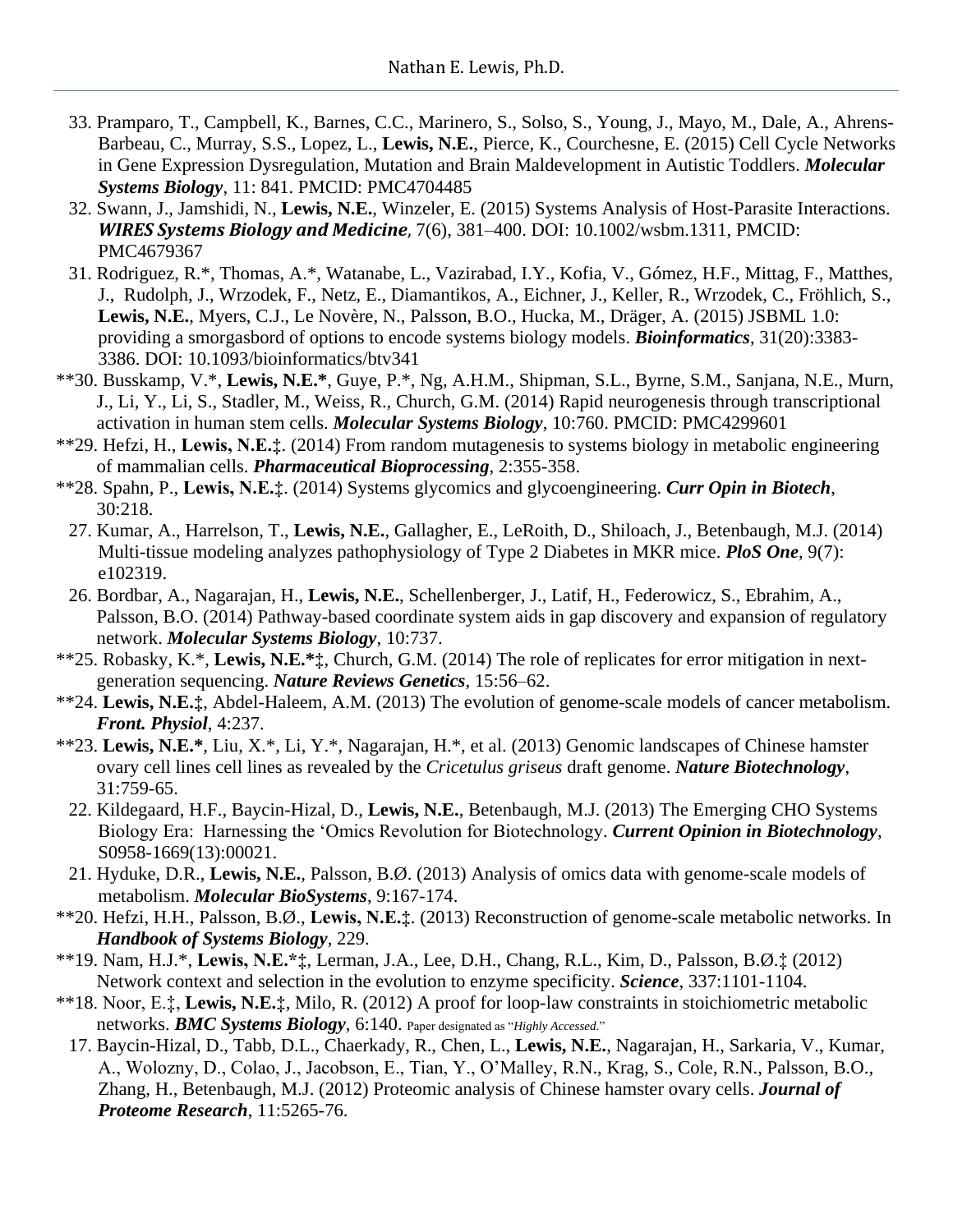- 16. Lerman, J.A., Hyduke, D.R., Latif, H., Portnoy, V.A., **Lewis, N.E.**, Orth, J.D., Schrimpe-Rutledge, A.C., Smith, R.D., Adkins, J.N., Zengler, K.A., Palsson, B.Ø. (2012) *In silico* method for modeling metabolism and gene product expression at genome scale. *Nature Communications,* 3:929.
- \*\*15. **Lewis, N.E.**, Nagarajan, H., Palsson, B.Ø. (2012) Constraining the metabolic genotype-phenotype relationship using a phylogeny of *in silico* methods. *Nature Reviews Microbiology,* 10:291-305.
- \*\*14. Xu, X.\*, Nagarajan, H.\*, **Lewis, N.E.\***, et al. (2011) The Genomic Sequence of the Chinese Hamster Ovary (CHO) K1 cell line. *Nature Biotechnology*, 29:735-41.
- \*\*13. Nam, H.J.\*, Conrad, T.M., **Lewis, N.E.\* ‡**. (2011) The role of cellular objectives and selective pressures in metabolic pathway evolution. *Current Opinions in Biotechnology*, 22:595-600.
	- 12. Schellenberger, J., Que, R., Fleming, R.T., Thiele, I., Orth, J., Feist, A.M., Zielinski, D.C., Bordbar, A., **Lewis, N.E.**, Rahmanian, S., Kang, J., Hyduke, D., Palsson, B.Ø. (2011) Quantitative prediction of cellular metabolism with constraint-based models: the COBRA Toolbox v2.0. *Nature Protocols*, 6:1290- 307.
	- 11. Conrad, T.M., **Lewis, N.E.**, Palsson, B.Ø. (2011) Microbial Laboratory Evolution in the Era of Genome-Scale Science. *Molecular Systems Biology*, 7:509.
- 10. Schellenberger, J., **Lewis, N.E.**, Palsson, B.Ø. (2011) Elimination of thermodynamically infeasible loops in steady state metabolic models. *Biophysical Journal*, 100:544-53.
- \*\*9. **Lewis, N.E.**, Schramm, G., Bordbar, A., Schellenberger, J., Andersen, M.P., Cheng, J.K., Patel, N., Yee, A., Lewis, R.A., Eils, R., König, R., Palsson, B.Ø. (2010) Large-scale *in silico* modeling of metabolic interactions between cell types in the human brain. *Nature Biotechnology*, 28:1279–1285. Paper highlighted by *Nature Methods*, (January 2011).
- \*\*8. **Lewis, N.E.**, Hixson, K.K., Conrad, T.M., Lerman, J.A., Charusanti, P., Polpitiya, A.D., Adkins, J.N., Schramm, G., Purvine, S.O., Lopez-Ferrer, D., Weitz, K.K., Eils, R., König, R., Smith, R.D., Palsson, B.Ø. (2010) Omic data from evolved *E. coli* are consistent with computed optimal growth from genome-scale models. *Molecular Systems Biology*, 6:390.
	- 7. Conrad, T.M., Frazier, M., Joyce, A.R., Cho, B. K., Knight, E. M., **Lewis, N.E.**, Landick, R., Palsson, B.Ø. (2010) RNA polymerase mutants found through adaptive evolution re-program *Escherichia coli* K-12 MG1655 for optimal growth in minimal media. *Proc. Nat. Acad. Sci. USA*, 107:20500-5.
	- 6. Bordbar, A., **Lewis, N.E.**, Schellenberger, J., Palsson, B.Ø., Jamshidi, N. (2010) Insight into human alveolar macrophage and *M. tuberculosis* interactions via metabolic reconstructions. *Molecular Systems Biology*, 6:422.
	- 5. Portnoy, V.A., Scott, D.A., **Lewis, N.E.**, Tarasova, Y., Osterman, A.L., Palsson, B.Ø. (2010) Deletion of genes encoding cytochrome oxidases and quinol monooxygenase blocks the aerobic-anaerobic shift in *Escherichia coli* K-12 MG1655. *Appl. Environ. Microbiol.*, 76:6529-40.
- 4. Bar-Even, A., Noor, E., **Lewis, N.E.**, Milo, R. (2010) Design and analysis of synthetic carbon fixation pathways. *Proc. Natl. Acad. Sci. USA.,* 107:8889-8894.
- \*\*3. **Lewis, N.E.**, Cho, B.K., Knight, E.M. Palsson, B. Ø. (2009) Gene expression profiling and the use of genome-scale in silico models of *Escherichia coli* for analysis: providing context for content. *Journal of Bacteriology*, 191:3437-44.
- \*\*2. **Lewis, N.E.**, Jamshidi, N., Thiele, I. & Palsson, B.Ø. Metabolic systems biology: a constraint-based approach. In *Encyclopedia of Complexity and Systems Science* 5535 (Springer, New York, 2009).
- 1. Merrell, K., Southwick, K., Graves, S.W., Esplin, M.S., **Lewis, N.E.**, Thulin, C.D. (2004) Analysis of low-abundance, low-molecular-weight serum proteins using mass spectrometry. *J. Biomol. Tech.,* 15:238-48.

### Patents

11. **Lewis, N.E.**, Chiang, W.T., Kellman, B.P., Bao, B., Schinn, M.S. Clinical diagnostics using glycans. Patent pending – provisional.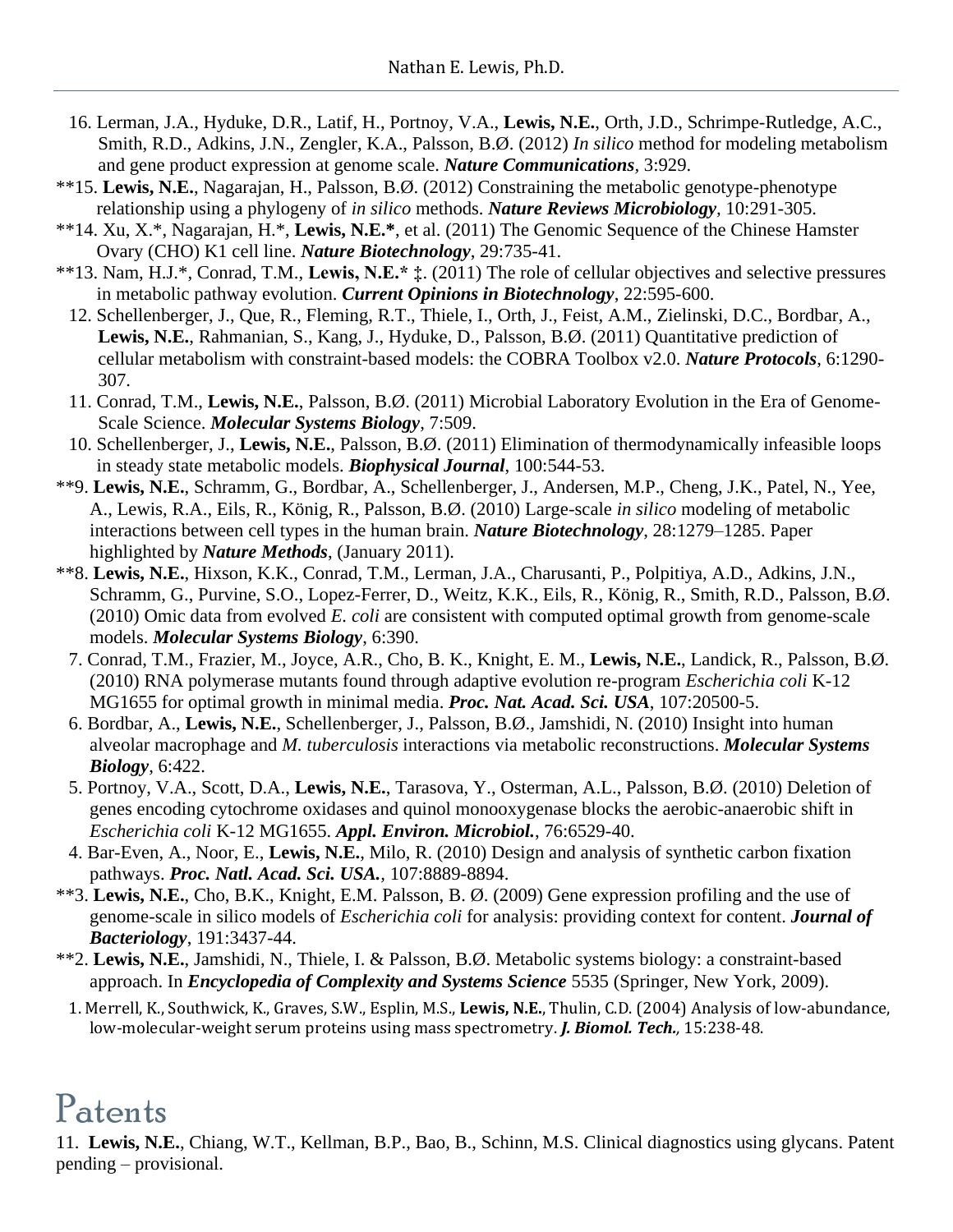10. Fuerst, T.R., Toth, E.A., **Lewis, N.E.**, Voldborg, B.G., Chiang, W.T. Glycoengineered Vaccines and Methods of Making the Same. Patent pending – provisional.

9. **Lewis, N.E.**, Chiang, W.T., Liang, C., Sorrentino, J.T. Method of Measuring Complex Carbohydrates at the Nano-Scale. Patent pending – provisional.

8. Martino, C., Kellman, B., **Lewis, N.E.**, Knight, R., Sandoval, D., Esko, J., Mandel-Clausen, T. Application of microbial glycosidase as a therapeutic or anti-viral. Patent pending – provisional.

7. **Lewis, N.E.**, Spahn, P., Li, S., Hefzi, H., Shamie, I. Methods to Stabilize Mammalian Cells. Patent PCT/EP2020/078435.

6. **Lewis, N.E.**, Liang, C., Chiang, W.T.. (2019) Methods of Designing Carbohydrates. PCT/EP2020/082713

- 5. **Lewis, N.E.**, Chiang, W.T., Puig, M., Zhang, Y., Rosenberg, A. (2019) Method to Suppress Viral Infection of Mammalian Cells. Patent PCT/US2019/048361.
- 4. **Lewis, N.E.**, Gazestani, V., Pramparo, T., Courchesne, E. (2019) Expression-based diagnosis, prognosis, and treatment of complex diseases. Patent pending.
- 3. Hefzi, H., **Lewis, N.E.** (2017). Mammalian cells devoid of lactate dehydrogenase activity. WO2017192437A1.
- 2. Spahn, P., **Lewis, N.E.** (2016). A method for predicting glycosylation on secreted proteins. WO 2016187341 A1.
- 1. Herrgard, M.J., Pedersen, L.E., **Lewis, N.E.**, Bruntse, A.B. (2014). Methods for modeling Chinese hamster ovary (CHO) cell metabolism. WO2015010088-A1.

## Extramural funding

**1 R35 GM119850 Lewis (PI) 07/01/16-06/30/21**

**Unraveling the mammalian secretory pathway through systems biology and algorithm development** This grant aims to reconstruct the mammalian secretory pathway and develop algorithms to use the pathway to simulate its functions and discover novel components.

#### **1 R01 MH110558-01 Courchesne (PI), Lewis (PI) 09/01/16-06/30/21 Developmental Functional Genomics in ASD Toddlers**

This grant aims to develop gene expression biomarker networks for autism diagnosis and prognosis.

### **NNF20SA0066621 Lewis (PI) 01/01/21-12/31/23**

### **National Biologics Facility**

The goal of this grant is to build computational models of glycosylation and protein secretion, and to use these to control heterologous expression of cytokines and biotherapeutics, in collaboration with the National Biologics Facility at the Technical University of Denmark

#### **Amgen Lewis (PI) 12/01/18-10/01/21 Modeling cell scale metabolism in reactor scale bioprocesses** This grant aims to build cell-scale metabolic models relevant to bioreactor scale phenotypes.

**1 R01MH121595 Pierce (PI), Lewis (Co- Investigator) 09/01/19-08/31/23 Testing the impact of early screening on the long-term outcomes of children with ASD.** This grant examines the school age outcomes of children with ASD initially detected and referred for early treatment via our early detection program, "Get SET Early."

#### **UH2AI153029 Lewis (PI), Robasky (Co-PI) 6/02/20-5/31/22 ImmCellFIE: producing high-resolution snapshots of the functions of immune cells**  This grant funds the development of an RNA-Seq data analysis webtool for ImmPort.org.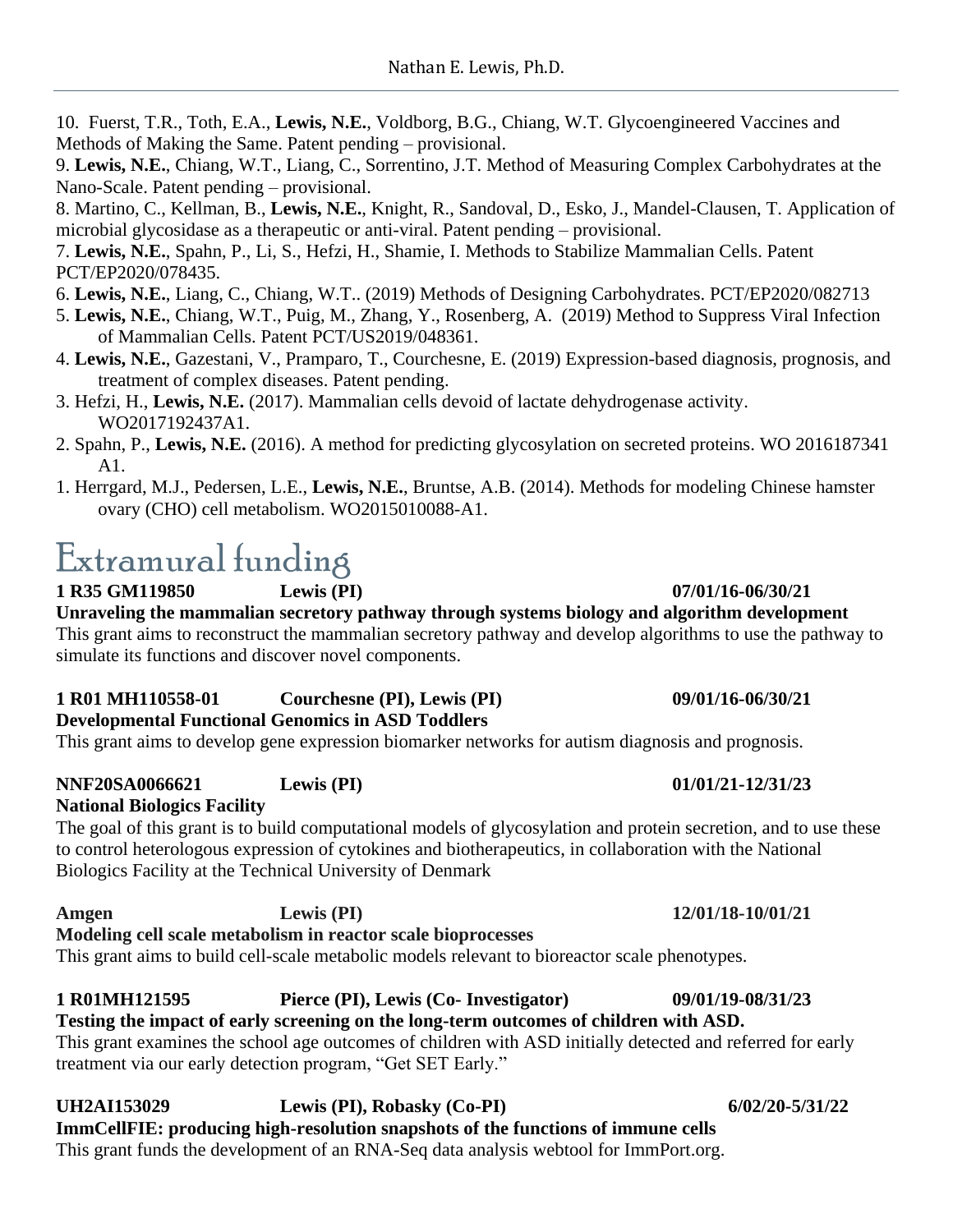### **R21AI154353 Aceves (PI), Lewis (Co-I) 5/22/20-4/30/22 Probing the Mechanisms of Fibroblast-Extracellular Matrix Interactions to Assess Disease Severity in Allergic Eosinophilic Esophagitis**

In this grant we will study the how changes in the ECM in Eosinophilic Esophagitis impact healthy cell function and show that ECM swapping can be used for screening potential therapeutics

### **Completed:**

#### **1 R21 CA199292 Esko (PI), Lewis (Co-Investigator) 07/01/15 – 06/31/17 Genome-wide Analysis of Heparan Sulfate using CRISPR/Cas9**

This grant will use genome-wide CRISPR/Cas9 knockout screens to identify genes that modulate the transcription/translation of the enzymes or orchestrate their action to achieve the final composition of heparan sulfate observed in different cell types.

#### **1 R21 HD080682 Bode (PI), Lewis (Co-Investigator) 04/01/15 – 03/31/17 Exploring Oligosaccharide Synthesis in Human Mammary Gland Epithelial Cells**

This grant will use RNA sequencing and glycan profiling data from primary cell culture models, with systems biology analysis to elucidate the enzymes responsible for human milk oligosaccharide synthesis.

#### **NNF16CC0021858 Palsson (PI), Lewis (Co-PI) 01/01/13-12/31/16 Network Reconstruction and** *in Silico* **Biology for CHO – Chinese Hamster Ovary**

The goal of this grant is to build genome-scale models of Chinese hamster ovary metabolism and glycosylation, and use these models to interpret of genomic, transcriptomic, proteomic, metabolomic, and glycomic data.

**Genentech Lewis (PI) 10/01/18-02/28/19 Elucidation of RVLP identities in CHO cells**  In this grant we studied RVLPs in CHO cells.

#### **1 R21 HD088953 Bode (PI), Lewis (Co- Investigator) 07/01/17-06/31/19 Exploring Associations between Human Milk Oligosaccharides and Growth, Body Composition and Obesity Risk in Infancy and Early Childhood.**

This grant uses glycan profiling data from human subjects, with complex statistical models to elucidate the association of human milk oligosaccharides with infant growth and childhood obesity.

#### **Pfizer Lewis (PI) 01/01/18-12/31/19 Enhancing CHO 2.0 Performance through Systems and Synthetic biology** The goal of this grant is to enhance Pfizer platform cells using computational models.

**Keck Foundation O'Rourke (PI), Lewis (Co-PI), Church (Co-PI) 07/01/16-06/31/20 Predictive modeling of animal metabolism: The** *C. elegans* **MetaboFlux Project**  This grant will develop technologies for sequencing, genetically perturbing, and modeling at a single cell level to study the metabolism in a whole-organism.

#### **2 R01 AI090141-05 Winzeler (PI), Lewis (Co-Investigator) 08/01/16-07/31/21 Discovery of chemically validated malaria liver stage targets** My role involves the transcriptomic analysis of host-parasite interactions following drug interventions.

**NNF10CC1016517 Lewis (PI) 01/01/17-12/31/20 CHO** *in Silico* **Engineering of Glycosylation and Protein Quality**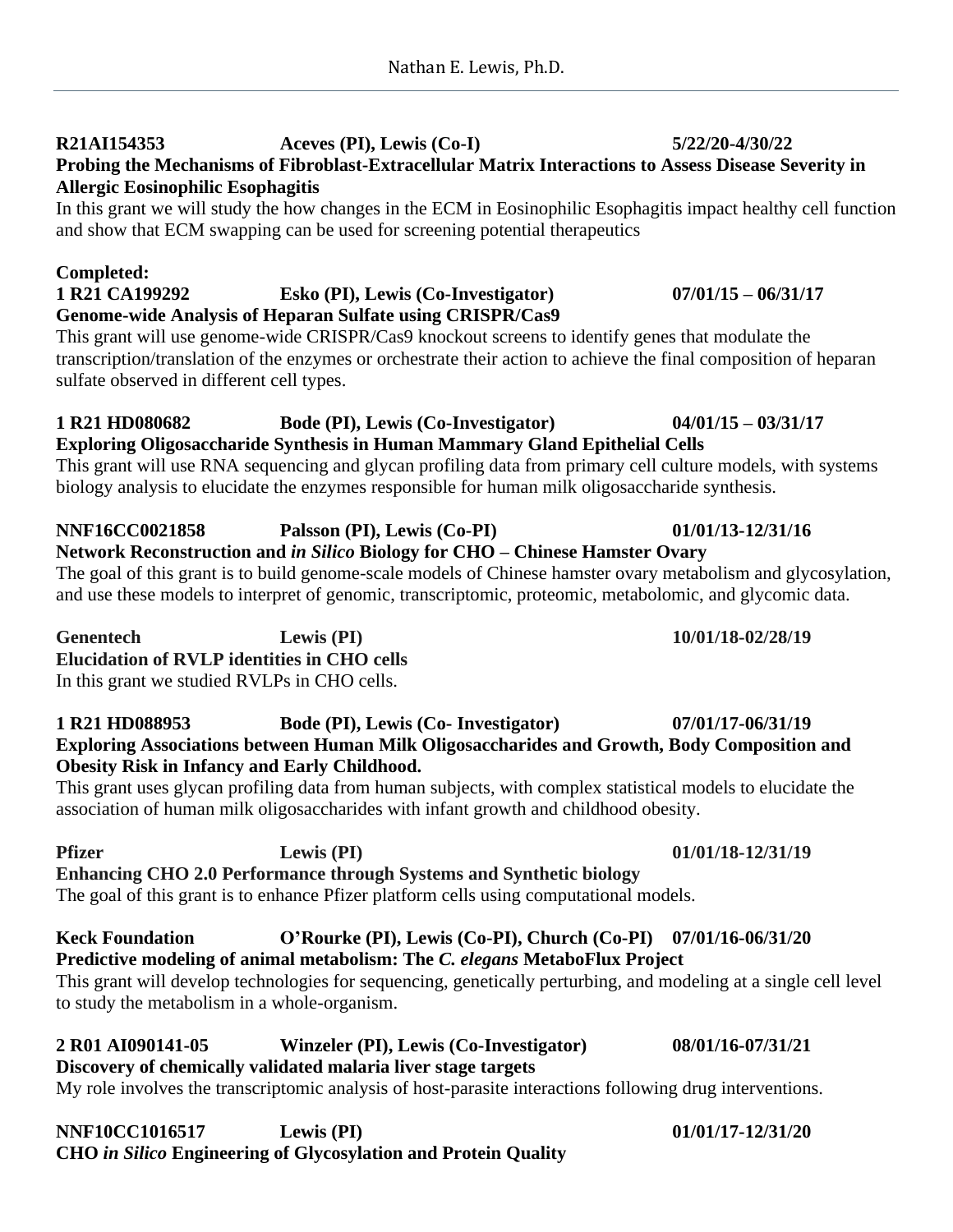The goal of this grant is to build computational models of glycosylation and protein secretion, and to use these to control heterologous protein expression.

## External advisory roles

**2016 – 2017 Scientific Advisory Board** *Cipla BioTec*  **2016 – 2017 Advisory Committee Member, P41 Technology Development Grant** *Complex Carbohydrate Research Center, University of Georgia*

## Honors & awards

#### **Academic Awards, Scholarships, and Honor Societies:**

- **Web of Science Highly Cited Researcher**, 2020
- **Otto Mønsted Foundation Gæsteprofessorater fellow**, 2020-2022
- **Siebel Scholar 2012** (academic/leadership award given to 85 students annually from top graduate programs in business, computer science, and bioengineering)
- The BYU Department of Chemistry **Outstanding Biochemistry Student Award** for the 2004-2005 school year (faculty-selected award given to the top student in the department each year)
- **Dean's list** for the BYU College of Physical and Mathematical Sciences
- *Phi Kappa Phi* National Honor Society
- National Chancellor's List
- National Dean's List (2x)
- Golden Key National Honor Society

Recipient of various academic scholarships at BYU, including the Snyder Academic Scholarship, the Department of Chemistry and Biochemistry Scholarship, and Dean's Choice Scholarship in the Department of Agronomy and Horticulture (2002-2005)

### **Graduate and Post-doctoral Fellowships:**

- Selected as **Whitaker Scholar** (full support for postdoctoral work) (2011; declined)
- Selected as **NSF Plant Systems Biology IGERT fellow** (full support) (Dec 2007 Dec 2010)
- Selected as an **HHMI Med-Into-Grad fellow**, providing short-term clinical training in neurology and neurometabolic disorders (Fall 2009 - Winter 2010)
- Selected for the **Whitaker Fellowship** (2009; declined)
- **Fulbright Fellow** for 2008 -2009 (9 months, full support for research at Weizmann Institute, Israel)
- **NSF graduate fellowship honorable mention** (2x: 2007 & 2008)
- **Lawrence Fellowship short list** (2008; declined)

#### **Research and Conference Awards:**

- **Winning talk** at the 2008 HHMI Interfaces conference
- S**emi-finalist in the 2006 ABRF conference poster contest**
- Recipient of the **ORCA research fellowship**, and research was one of only a few chosen from hundreds of awardees to be spotlighted on the fellowship website (2005 - 2006)
- Recipient of the **Undergraduate Research Award** for the BYU Department of Chemistry and Biochemistry (2x: Winter and Fall 2004)

### **Teaching Awards:**

- 2007-2008 **UCSD Bioengineering departmental award** for excellence in teaching (two chosen annually from more than 50 teaching assistants)
- **Garth Lee Teaching Award** for teaching excellence, given to the top teaching assistants in the BYU Department of Chemistry (3x: Spring & Fall 2003, Spring 2006)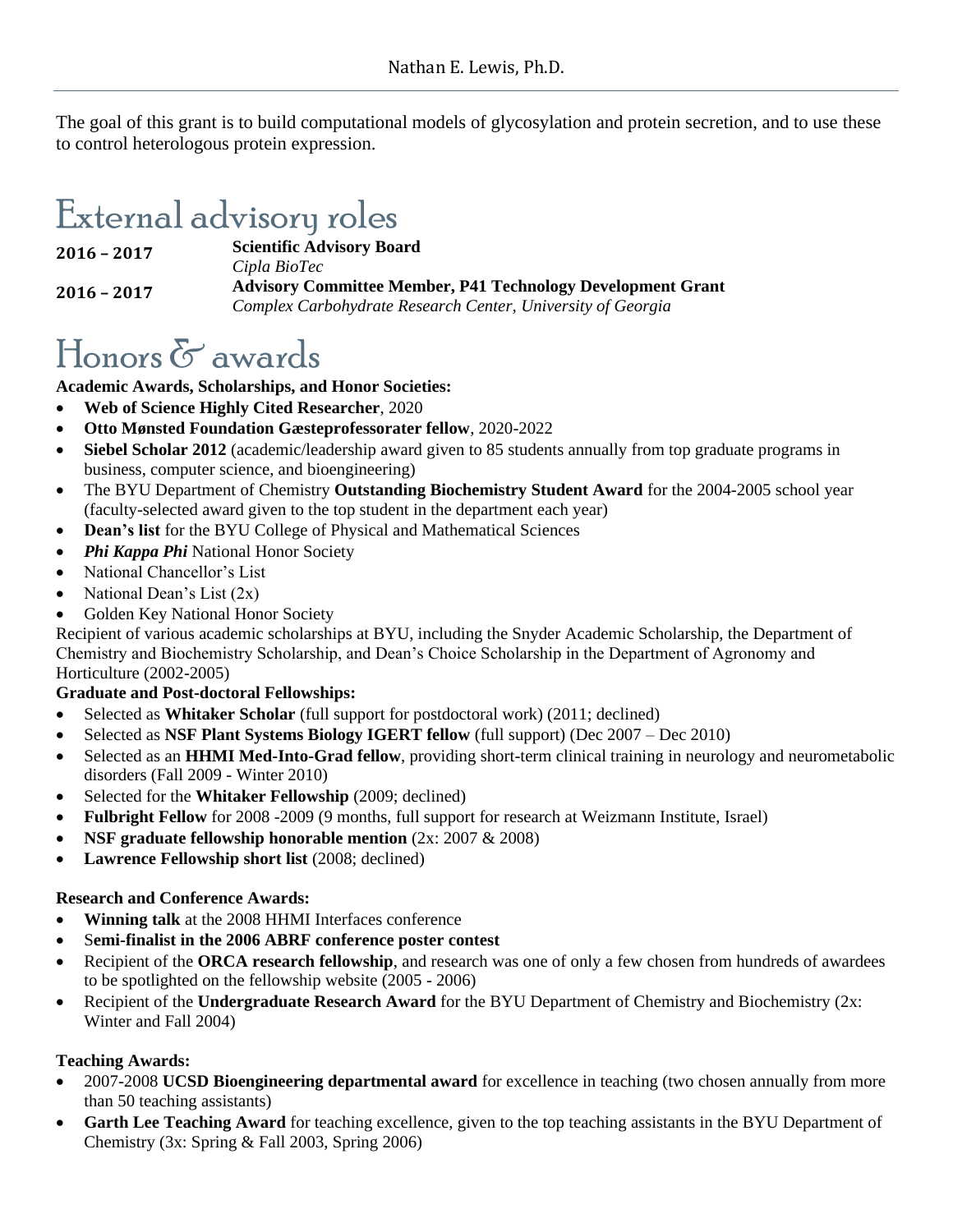### Conference presentations and significant seminars

**Upcoming: Lewis, N.E. Invited Talk**, Jacques Monod Conference on Genetics, environment, signalling, & synaptic plasticity in developmental brain disorders: from bench to bedside, Roscoff, France, May 2022.

**Upcoming: Lewis, N.E. Invited Talk**, Gordon Research Conference on Patient-Centric, Modality-Independent, Data-Driven Biotherapeutic and Vaccine Development, Ventura, CA, March 2022.

**Lewis, N.E. Invited Talk**, Annual meeting for the society for glycobiology, San Diego, CA, Nov 2021.

**Lewis, N.E. Invited Talk,** Immport external advisory board meeting, virtual, Sept 2021

**Lewis, N.E. Invited Seminar**, Amgen, virtual, Aug 2021.

**Lewis, N.E. Invited Talk**, Critical Capabilities for Biologic Production, Aug 2021.

**Lewis, N.E. Invited Talk**. Bioprocess Summit, virtual, Aug 2021.

**Lewis, N.E. Invited Talk**. PEGS conference, virtual, July 2021.

**Lewis, N.E. Invited Talk**, Beilstein Glyco-Bioinformatics Symposium, Virtual, June 2021.

**Lewis, N.E. Keynote Speaker**, BPI West Cell Line Development & Engineering, virtual, May 2021.

**Lewis, N.E. Invited talk,** 2021 San Diego Glycobiology Symposium, Virtual, Apr 2021

**Lewis, N.E. Invited Talk**, World Biosimilars Congress, virtual, Mar 2021.

**Lewis, N.E. Invited Talk**, Peptalk Protein Science Week, virtual, Jan 2021.

**Lewis, N.E. Invited Talk,** NextGen Omics, virtual Dec 2020

**Lewis, N.E. Invited Talk,** Immport external advisory board meeting, virtual, Nov 2020,

**Lewis, N.E. Invited Talk**. PEGS conference, virtual, MA, Sept 2020.

**Lewis, N.E. Invited Talk**, BPI West Cell Line Development & Engineering, virtual, Sept 2020.

**Lewis, N.E. Invited Seminar**, Sanofi, virtual, Aug 2020.

**Lewis, N.E. Keynote Speaker**, BPI Europe, virtual, July 2020.

**Lewis, N.E. Talk**, ASBMB, virtual, July 2020.

**Lewis, N.E. Invited Seminar**, University College London, London, UK, Feb 2020.

**Lewis, N.E. Invited Talk**, World Biosimilars Congress, Coronado, CA, Mar 2020.

**Lewis, N.E. Invited Talk**, Peptalk Protein Science Week, San Diego, CA, Jan 2020.

**Lewis, N.E. Invited Seminar**, KTH Royal Institute of Technology, Stockholm, Sweden, Nov 2019.

**Lewis, N.E. Invited Talk**, Annual Meeting for the Society for Glycobiology. Phoenix, AZ, Nov, 2019.

**Lewis, N.E. Invited Seminar**, Brigham Young University, Provo, UT, Oct 2019.

**Lewis, N.E. Invited Seminar**, University of Maryland, Rockville, MD, Sept 2019.

**Lewis, N.E. Talk**, Protein expression in animal cells, Newport, RI, Sept 2019.

**Lewis, N.E. Invited Workshop Talk**, Fundamentals of Mammalian Cell Bioprocessing, Oceanside, CA Sept 2019.

**Lewis, N.E. Keynote Speaker**, UNAM CRISPR workshop, Cuernavaca, Aug 2019.

**Lewis, N.E. Talk**, Biochemical and Molecular Engineering XXI, Quebec, July 2019.

**Lewis, N.E. Invited Seminar**, KAIST, South Korea, June 2019

**Lewis, N.E. Invited Seminar**, Samsung Biologics, Seoul, South Korea, CA, June 2019

**Lewis, N.E. Invited Talk**, 46th annual meeting & international symposium hosted by the Korean Society for Microbiology and Biotechnology, June 2019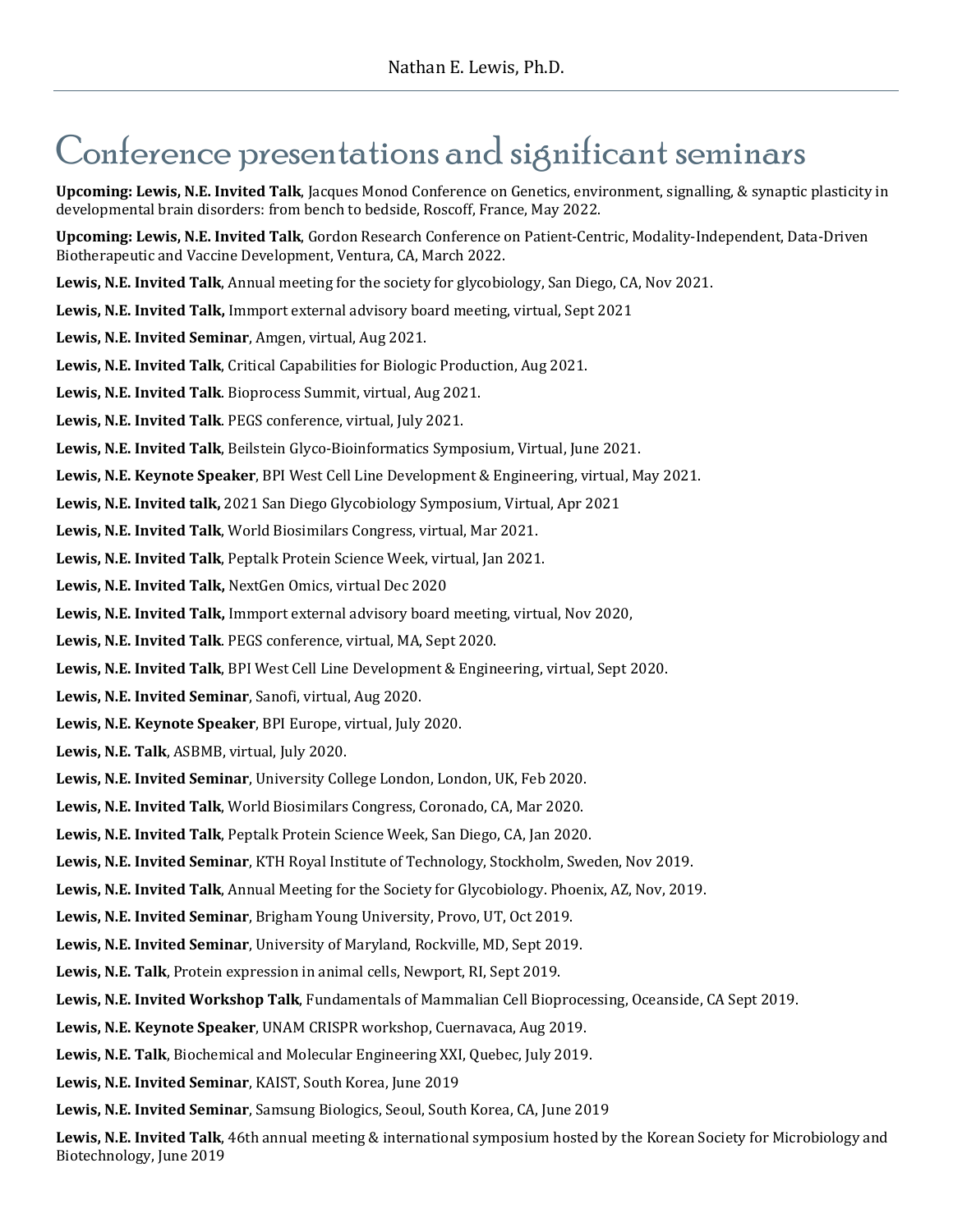**Lewis, N.E. Keynote Speaker**, Cell line development and engineering, San Francisco, CA, June 2019

**Lewis, N.E. Invited Seminar**, Thermo Fisher Scientific, Carlsbad, CA, June 2019

**Lewis, N.E. Invited Seminar**, Norwegian University of Life Sciences (NMBU), Department of Chemistry, Biotechnology and Food Science (IKBM), May 2019

**Lewis, N.E. Invited Talk**, CHO genome workshop at the Conference of the European Society of Animal Cell Technology, Copenhagen, DK, May 2019

**Lewis, N.E. Keynote Speaker**, Recombinant Protein Production 10, Herklion, Greece, Apr 2019

**Lewis, N.E. Keynote Speaker**, BPI Europe: Cell line development and engineering, Vienna, Austria, Apr 2019

**Lewis, N.E. Invited Seminar**, Center for Computational Biology, La Jolla, CA, Mar 2019

**Lewis, N.E. Keynote Speaker**, Systems Biology, Bioinformatics, and Big Data in Medicine and Drug Development, Tokyo, Japan, Feb 2019

**Lewis, N.E. Invited Seminar**, Fujifilm Advanced Research Laboratory, Tokyo, Japan, Feb 2019

**Lewis, N.E. Invited Seminar**, UC San Diego – Kobe University – FBRI Joint Seminar on Systems Biology, Kobe, Japan, Feb 2019

**Lewis, N.E. Invited talk** at the 2019 San Diego Glycobiology Symposium, San Diego, CA, Feb 2019

**Lewis, N.E. Selected Talk**, GlycoBioTec, Berlin, Germany, Jan 2019

**Lewis, N.E. Invited Talk**, 18th annual PepTalk Protein Science Week, San Diego, CA, Jan 2019

**Lewis, N.E. Invited Seminar**, Department of Cellular and Molecular Medicine, La Jolla, CA, Jan 2019

**Lewis, N.E. Invited Seminar**, Irvine Scientific, Irvine, CA, Jan 2019

**Lewis, N.E. Selected Talk**, International Conference on Biomolecular Engineering, Newport Beach, CA, Jan 2019

**Lewis, N.E. Invited Seminar,** Bristol Myers Squib, NJ, December 2018

**Lewis, N.E. Poster** Annual Meeting for the Society for Glycobiology. New Orleans, LA, Nov, 2018.

**Lewis, N.E. Keynote Speaker**, the 8th SLATCC - Latin-American Symposium on Animal Cell Technology, Rio de Janeiro, Brazil, October 2018.

Lewis, N.E. Invited Talk, the 5<sup>th</sup> Conference on Constraint-Based Reconstruction and Analysis, October 2018

**Lewis, N.E. Invited Seminar**, University of Kent, UK, October 2018

**Lewis, N.E. Invited Talk**, Annual BioProNet meeting, London, UK, October 2018

**Lewis, N.E. Invited Talk**, Annual meeting of the Center for Biosustainability, Helsingor, Denmark, September 2018

**Lewis, N.E. Talk**, CHO Systems Biology Summit, San Diego, CA, Aug 2018

**Lewis, N.E. Invited Talk**, CHO core, Technical University of Denmark, June 2018

**Lewis, N.E. Invited Seminar**, Center for Biosustainability, Technical University of Denmark, June 2018

**Lewis, N.E. Invited Talk**, Cell line development and Engineering, San Francisco, CA, June 2018

**Lewis, N.E. Invited Seminar**, Genentech, South San Francisco, CA, June 2018.

**Lewis, N.E. Poster**, Multifaceted mitochondria, San Diego, CA, June 2018.

**Lewis, N.E. Talk**, Omics workshop at Cell Culture Engineering, Tampa, Fl, May 2018.

**Lewis, N.E. Talk**, Cell Culture Engineering, Tampa, Fl, May 2018.

**Lewis, N.E. Invited Talk**. PEGS conference, Boston, MA, May 2018.

**Lewis, N.E. Invited Seminar**, Pfizer, Boston, MA, May 2018

**Lewis, N.E. Invited Talk**. Bioengineering platforms workshop, Heron Island, Australia, April 2018.

**Lewis, N.E. Invited Seminar**, University of Queensland, Brisbane, Australia, Apr 2018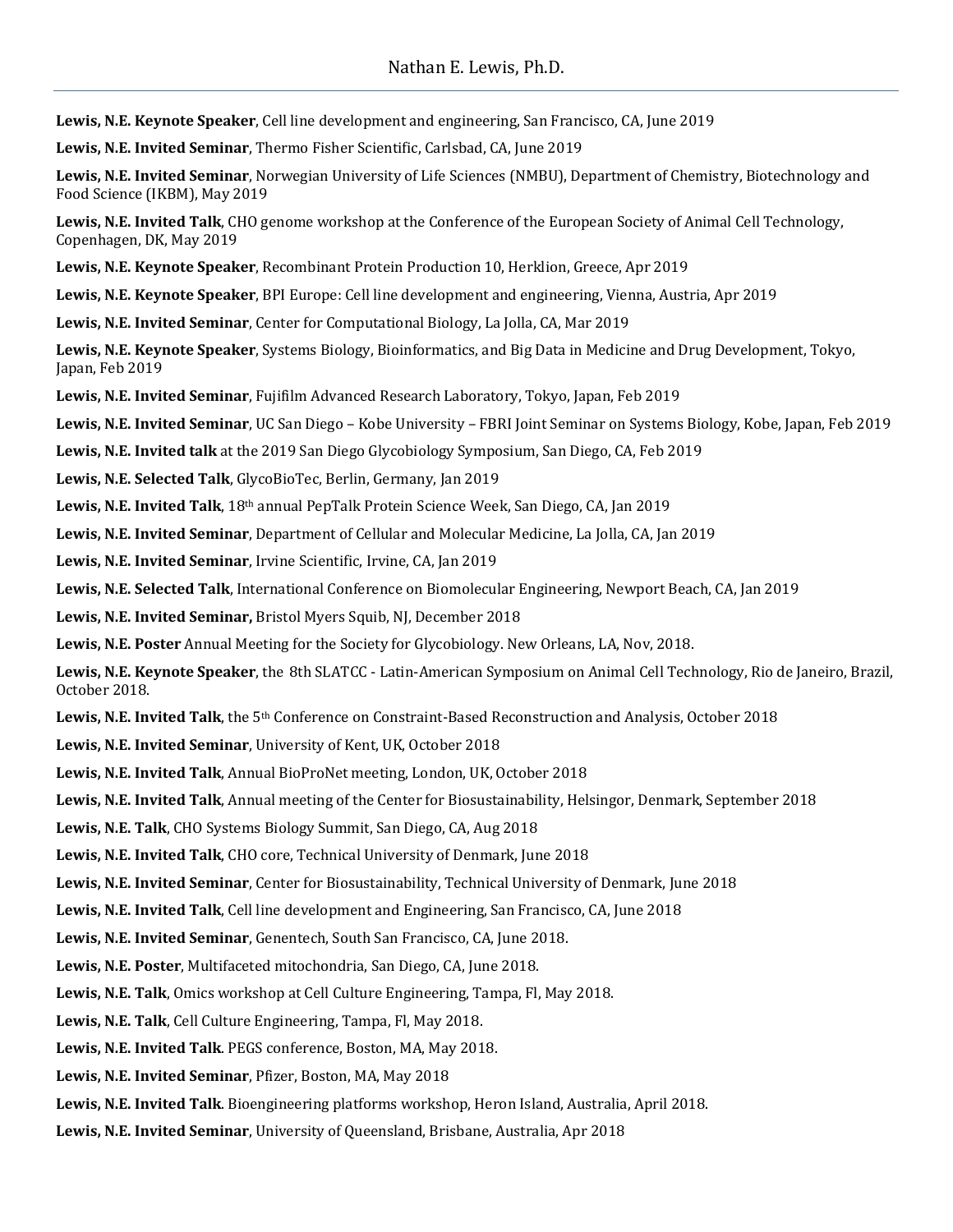**Lewis, N.E. Invited Talk**. 2018 San Diego Glycobiology Symposium, San Diego, CA, Mar 2018. **Lewis, N.E. Invited Talk**. SLAS conference, San Diego, CA, Feb 2018. **Lewis, N.E. Invited Talk**, 17th annual PepTalk Protein Science Week, San Diego, CA, Jan 2018 **Lewis, N.E. Invited Seminar**, Morgridge Institute at UW-Madison, Dec 2017 **Lewis, N.E. Invited Talk**, International Symposium for Trans-Omics, Tokyo, Japan, Nov 2017 **Lewis, N.E. Invited Talk**, Multi-scale systems biology methods for studying biomedical processes in patients under stress or with several chronic diseases, Riverside, CA, Nov 2017 **Lewis, N.E. Invited Seminar Lecture**, UNAM Frontiers in Genomics, Cuernavaca, Mexico, Oct 2017. **Lewis, N.E. Invited Talk**, NGS, RNA-Seq, Single Cell Analysis & Single Molecule Analysis, San Diego, CA, Oct 2017. **Lewis, N.E. Invited Talk**, Protein expression in animal cell culture conference, Valencia, Spain, Sept 2017. **Lewis, N.E. Invited Talk**, Annual meeting of the Center for Biosustainability, Helsingor, Denmark, September 2017 **Lewis, N.E. Talk**, Biochemical and Molecular Engineering XX, Newport Beach, CA, July 2017. **Lewis, N.E. Invited Talk**, Beatson International Cancer Conference, Glasgow, UK, July 2017. **Lewis, N.E. Invited Seminar lecture**, Center for Biosustainability, Technical University of Denmark, June 2017 **Lewis, N.E. Invited Talk**, Beilstein Glyco-Bioinformatics Symposium, Berlin, Germany, June 2017. **Lewis, N.E. Invited Talk**, Cell line development and Engineering, San Diego, CA, June 2017 **Lewis, N.E. Invited Talk**, Cell Culture World Congress, San Diego, CA, May 2017. **Lewis, N.E., Hefzi, H., Joshi, C. Invited Talk**, GENiE Workshop, Cambridge, UK, April 2017 **Lewis, N.E. Invited Talk**, Data-driven Biotechnology conference, Copenhagen, Denmark, May 2017 **Lewis, N.E. Invited Talk**, Conference of the European Society of Animal Cell Technology, Lausanne, Sw, May 2017 **Lewis, N.E. Talk**, CHO Systems Biology Summit, San Diego, CA, Feb 2017 **Lewis, N.E. Talk**, GlycoBioTec, Berlin, Germany, Feb 2017 **Lewis, N.E. Invited talk** at the 2017 San Diego Glycobiology Symposium, San Diego, CA, Feb 2017. **Lewis, N.E. Invited Talk**, Annual Pediatrics Research Symposium, San Diego, CA, Jan 2017 **Lewis, N.E. Invited Talk**, 16th annual PepTalk Protein Science Week, San Diego, CA, Jan 2017 **Lewis, N.E. Talk**, International Conference on Biomolecular Engineering, San Diego, CA, Jan 2017 **Lewis, N.E. Invited Seminar Lecture**, University of California, San Diego Department of Pathology, Oct 2016. **Lewis, N.E. Invited Talk**, Annual meeting of the Center for Biosustainability, Copenhagen, Denmark, September 2016 **Lewis, N.E. Invited Talk/lecture**, Biochemical Pathways and Large Scale Metabolic Networks, Lausanne, Sw, Aug 2016 **Lewis, N.E. Invited Talk**, Bioprocessing Summit, Boston, MA, Aug 2016 **Lewis, N.E. Invited Seminar Lecture**, Bristol Myers Squib, Boston, MA, August 2016. **Lewis, N.E. Invited Talk**, Mammalian Systems Biotechnology, Singapore, August 2016. **Lewis, N.E. Invited Lecture**, Cipla Biotec SAB, London, UK, July 2016. **Lewis, N.E. Invited Talk**, IBC Cell Line Development and Engineering, San Francisco, CA, June 2016. **Lewis, N.E. Invited Talk**, Cell Culture World Congress, San Diego, CA, May 2016. **Lewis, N.E. Selected Talk**, Cell Culture Engineering, Palm Springs, CA, May 2016. **Lewis, N.E. Invited Seminar Lecture**, Novo Nordisk, Denmark, April 2016. **Lewis, N.E. Invited Seminar Lecture**, GNF, San Diego, CA, April 2016.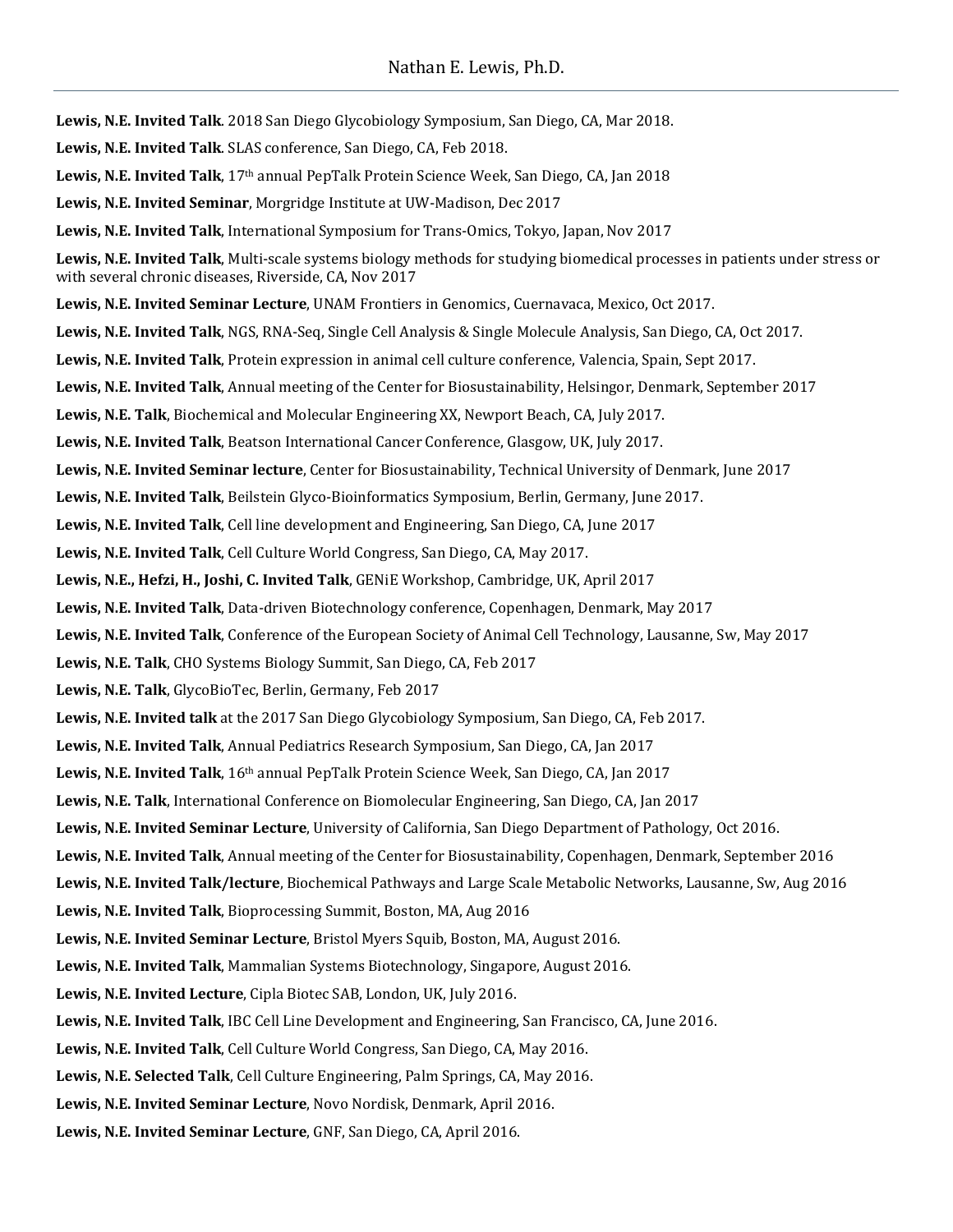**Lewis, N.E. Invited Seminar Lecture**, Amgen, Thousand Oaks, CA, April 2016.

**Lewis, N.E. Invited talk** at the 2016 San Diego Glycobiology Symposium, San Diego, CA, March 2016.

**Lewis, N.E. Selected Talk (Bioproduction)**, National meeting of the American Chemical Society, San Diego, Mar 2016.

**Lewis, N.E. Selected Talk (Systems Biology Technology)**, National meeting of the American Chemical Society, San Diego, Mar 2016.

**Lewis, N.E. Invited talk**. 15th annual PepTalk Protein Science Week, San Diego, CA, Jan 2016.

**Lewis, N.E. Keynote Talk**, Bioproduction Summit, San Francisco, CA, Nov 2015

**Lewis, N.E. Invited Seminar Lecture**, University of Maryland, Oct 2015.

**Lewis, N.E. Invited Seminar Lecture**, San Diego State University, Oct 2015.

**Lewis, N.E. Selected Talk**, Protein expression in animal cell culture conference, San Diego, Sept 2015.

**Lewis, N.E. Invited Talk**, Bioprocessing Summit, Boston, MA, Aug 2015

**Lewis, N.E. Poster**, Biochemical and Molecular Engineering, Puerta Vallarta, Mexico, July 2015.

**Lewis, N.E. Invited Talk**, Metabolic Pathway Analysis Conference, Braga, Portugal, June 2015

**Lewis, N.E. Poster**, Conference of the European Society of Animal Cell Technology, Barcelona, Spain, June 2015.

**Lewis, N.E. Invited Talk**, Cell Culture World Congress, San Diego, May 2015

**Lewis, N.E. Invited Seminar Lecture**, The Genetics, Bioinformatics and Systems Biology Colloquium, UCSD, May 2015.

**Lewis, N.E. Invited Seminar lecture**, Center for Biosustainability, Technical University of Denmark, April 2015

**Lewis, N.E. Invited Seminar Lecture**, Pediatric Faculty Research Seminars(PFRS), UCSD, March 2015.

**Lewis, N.E. Poster**, Glycobiology Gordon Research Conference, Barga, Italy, March 2015.

**Lewis, N.E. Invited Seminar Lecture**, Pediatrics Grand Rounds, Scripps Mercy Hospital, San Diego, CA, January 2015.

**Lewis, N.E. Invited talk** at the 14th annual PepTalk Protein Science Week, San Diego, CA, January 2015.

**Lewis, N.E. Invited talk** at the 2015 San Diego Glycobiology Symposium, San Diego, CA, January 2015.

**Lewis, N.E. Poster** at Annual Meeting for the Society for Glycobiology. Honolulu, HI, November, 2014.

**Lewis, N.E. Poster** at Systems Approaches to Metabolic Diseases, Chicago, IL, October 2014.

**Lewis, N.E. Invited talk** and **"Featured Presentation"**. The 10th Annual IBC Cell Line Development and Engineering conference, Berkeley, CA, September 2014

**Lewis, N.E. Invited young investigator talk**, The 28th annual Protein Society Meeting, San Diego, CA, July 2014

**Lewis, N.E. Invited talk**, FACILIS 2014, Milan, Italy, July 2014

**Lewis, N.E. Talk** at the 3rd Conference on Constraint-Based Reconstruction and Analysis, May 2014

**Lewis, N.E. Invited Seminar lecture**, University of Copenhagen, March 10, 2014

**Lewis, N.E. Invited Seminar lecture**, Center for Biosustainability, Technical University of Denmark (DTU), March 11, 2014

**Lewis, N.E. Invited talk**, CHO genome workshop (international conference), Vienna, Austria, March 13, 2014

**Lewis, N.E.,** et al. **Poster** at the Cell Factories and Biosustainability Conference, May 2013, Copenhagen, Denmark.

**Lewis, N.E. Invited Seminar lecture**, MRC Cancer Cell Unit, Cambridge, UK, March 2014

**Lewis, N.E. Invited Seminar lecture**, Georgia Institute of Technology, Department of Biomedical Engineering, Atlanta, GA, March 2014

**Lewis, N.E.,** et al. **Talk** at the Q-Bio Winter Conference, February 2013, Honolulu, HI.

**Lewis, N.E.,** et al. **Poster** at the Conference on Constraint-based Reconstruction and Analysis, October 2012, Copenhagen, Denmark.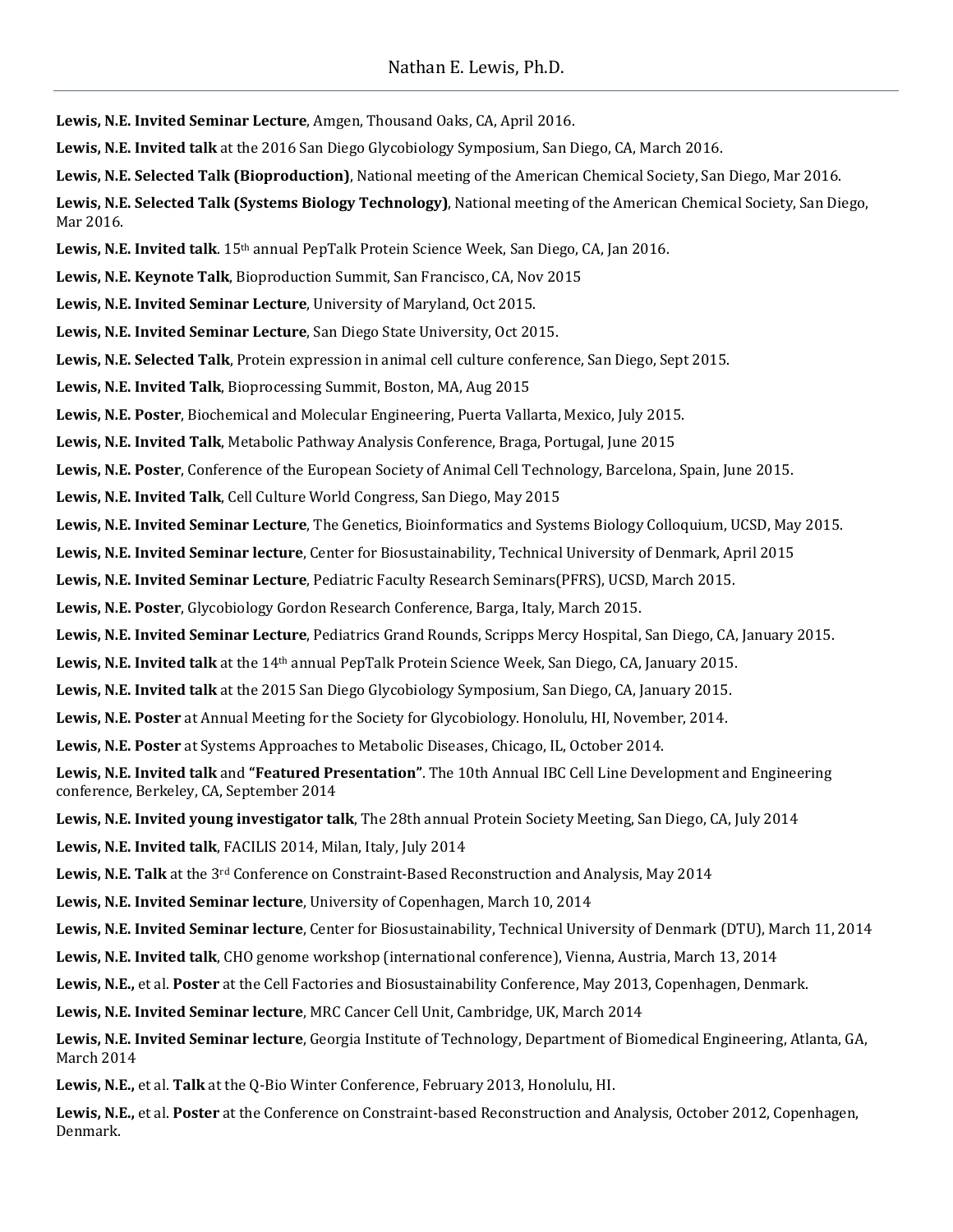**Lewis, N.E.,** et al. **Talk** at SynBERC, September 2012, Cambridge, MA.

**Lewis, N.E.,** et al. **Talk** at the International Conference on Systems Biology, August 2012, Toronto, Canada.

**Lewis, N.E. Invited Talk** at the IOMPA session of the International Conference on Systems Biology, August 2011, Heidelberg, Germany.

**Lewis, N.E.**, et al. **Poster** at the International Conference on Systems Biology 2011, Heidelberg, Germany.

**Lewis, N.E. Invited talk** at the IBC Conference on Cell Line Development and Engineering 2011, Boston, MA.

**Lewis, N.E.**, et al. **Poster** at the International Conference on Systems Biology 2009, Stanford, CA.

**Lewis, N.E.**, Palsson, B.Ø., Segal, E. **Poster** at ISMB/ECCB 2009, Stockholm, Sweden.

**Lewis, N.E.**, et al. **Talk** at the German Symposium on Systems Biology 2009, Heidelberg, Germany.

**Lewis, N.E.**, et al. **Poster** at the IGERT 2008 meeting, Washington, D.C.

**Lewis, N.E.**, et al. **Talk** and poster at the FASEB Experimental Biology 2008 meeting, San Diego, CA.

**Lewis, N.E.**, et al. **Poster** at the Conference for the Association of Biomolecular Resource Facilities 2006, Long Beach, CA. Semi−finalist in the poster contest.

### Teaching experience

- **Biochemical engineering 1: Bioreactor engineering (BENG 161A)** (Course on bioprocess engineering) University of California, San Diego, Fall 2021.
- **Fundamentals of Mammalian Cell Bioprocessing (BENG 207)** (Course on mammalian cell culture, bioprocessing, separations of biological products, and regulatory concerns in the biotechnology industry) University of California, San Diego, Fall 2019.
- **Biochemical engineering 2: Bioseparations (BENG 161B)** (Course on separations of biological products) University of California, San Diego, Winter 2018, Winter 2019, Winter 2020.
- **Bioinformatics Student Research Talks (BNFO 283)** (Course on effective research presentation and feedback for student work)

University of California, San Diego, Spring/Fall 2014, Winter/Spring/Fall 2015, Fall 2016, Winter/Spring/Fall 2017, Winter/Spring/Fall 2018, Winter/Spring 2019, Winter 2020, Winter 2021.

**High throughput data and systems biology** (Measurement and statistical analysis of –omic data types, biological network construction and comparison, pathway simulation, nonlinear dynamics, constraint-based modeling, regulatory network modeling)

Brigham Young University, Winter 2013.

Developed and taught entire course.

- **Systems Biology and Bioengineering** *with Bernhard Palsson, Ph.D.* (Constraint-based Modeling, Reaction Kinetics, Dynamic Analyses of Metabolic Network Functions, Linearization, Jacobian, Singular Value Decomposition) Graduate Teaching Assistant, University of California, San Diego, Winter 2007/2008. Was awarded the **2007-2008 departmental award** for excellence in teaching.
- **Modeling and Computation in Bioengineering** *with Jeff Hasty, Ph.D.* (Modeling Non-linear Systems, Linearization, Jacobian)

Graduate Teaching Assistant, University of California, San Diego, Spring 2008.

**Human Anatomy** *with Professor David Busath, M.D.*

Undergraduate Teaching Assistant, Brigham Young University, Summer 2003.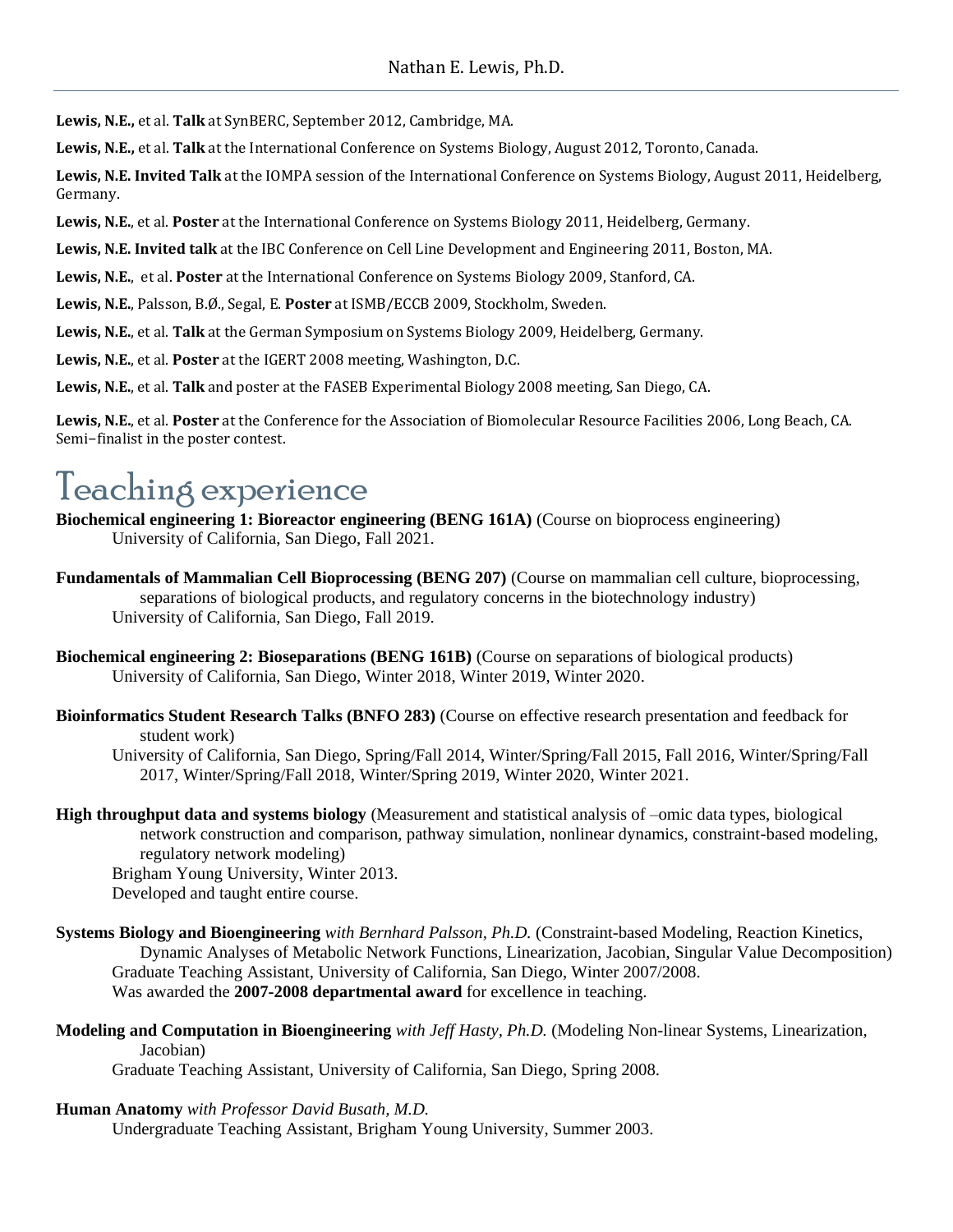**General Chemistry** *with Professors John Cannon, Delbert Eatough, Lee Hansen, and Paul Farnsworth* Recitation Leader, Brigham Young University, 5x: Fall 2002 – Fall 2003 & Spring 2006. Was awarded the **Garth Lee Award** three times for excellence in teaching.

### Doctoral committees

#### **Chair:**

Alex Thomas (Ph.D., UCSD, Bioinformatics and Systems Biology, Graduated Oct 2015) Hooman Hefzi (Ph.D., UCSD, Bioengineering, Graduated Feb 2018) Jahir Gutierrez (Ph.D., UCSD, Bioengineering, Graduated July 2018) Shangzhong Li (Ph.D., UCSD, Bioengineering, Graduated Mar 2019) Benjamin Kellman (Ph.D., UCSD, Bioinformatics and Systems Biology, Graduated Sept 2020) Chi-Chung Kuo (Ph.D., UCSD, Bioengineering, Graduated July 2021) Isaac Shamie (Ph.D., UCSD, Bioinformatics and Systems Biology) James Sorrentino (Ph.D., UCSD, Bioinformatics and Systems Biology) Bokan Bao (Ph.D., UCSD, Bioinformatics and Systems Biology) Helen Masson (Ph.D., UCSD, Bioengineering) Albert Liang (Ph.D., UC San Diego, Bioengineering) Hratch Baghdassarian (Ph.D., UCSD, Bioinformatics and Systems Biology)

#### **Co-chair:**

Joanna Liu (Ph.D., UCSD, Bioinformatics and Systems Biology, Graduated Aug 2017)

#### **Committee Member:**

Kimberly Robasky (Ph.D., Boston University, Bioinformatics, Graduated Aug. 2012) Perry Ridge (Ph.D., Brigham Young University, Biology, Graduated Dec. 2012) Victoria Catherine Corey (Ph.D., UCSD, Biomedical Sciences, Graduated Apr 2016) Hoang Dinh (Masters, UCSD Bioengineering, Graduated 2017) Chuankai Cheng (Masters, UCSD Bioengineering, Graduated 2017) James Jensen (Ph.D., UCSD, Bioinformatics and Systems Biology, Graduated Dec 2018) James Yurkovich (Ph.D., UCSD, Bioinformatics and Systems Biology, Graduated Apr 2018) Nassim Ajami (Ph.D., UCSD, Bioinformatics and Systems Biology, Graduated June 2018) Brian Yik Tak Tsui (Ph.D. UCSD, Bioinformatics and Systems Biology, Graduated 2018) Daniel Sandoval (Ph.D., UCSD, Biomedical Sciences, Graduated 2019) John Sauls (Ph.D., UCSD, Bioinformatics and Systems Biology, Graduated 2019) Rob Foreman (Ph.D., UCSD, Bioinformatics and Systems Biology, Graduated 2019) Shamim Ara Mollah (Ph.D. UCSD, Bioinformatics and Systems Biology, Graduated 2019) Margaret Donovan (Ph.D. UCSD, Bioinformatics and Systems Biology, Graduated 2019) Kanishk Asthana (Ph.D. UCSD, Bioinformatics and Systems Biology) Argus Jerome Athanas-Crannell (Ph.D. UCSD, Bioinformatics and Systems Biology, Graduated 2020) Gregoire Thouvenin (Ph.D. UCSD, Bioengineering, Graduated 2020) Bijie Ren (Ph.D. UCSD, Biology, Graduated 2021) Patrick Fiaux (Ph.D. UCSD, Bioinformatics and Systems Biology, Graduated 2021) Patrick Phaneuf (Ph.D., Bioinformatics and Systems Biology, Graduated 2021) Avi Kumar (Ph.D. UCSD, Bioengineering, Graduated 2021) Kevin Glass (Masters, UCSD Bioengineering, Graduated 2021) Edward Catoiu (Ph.D. UCSD, Bioengineering) Kivilcim Ozturk (Ph.D. UCSD, Bioinformatics and Systems Biology) Yilan Shi (Ph.D., UCSD, Biomedical Sciences) Samson Fong (Ph.D. UCSD, Bioengineering) CJ Norsigian (Ph.D. UCSD, Bioengineering) Madeline Luth (Ph.D. UCSD, Biomedical sciences) Zachary Haiman (Ph.D. UCSD, Bioengineering) Jivani Manovathy Gengatharan (Ph.D. UCSD, Bioengineering)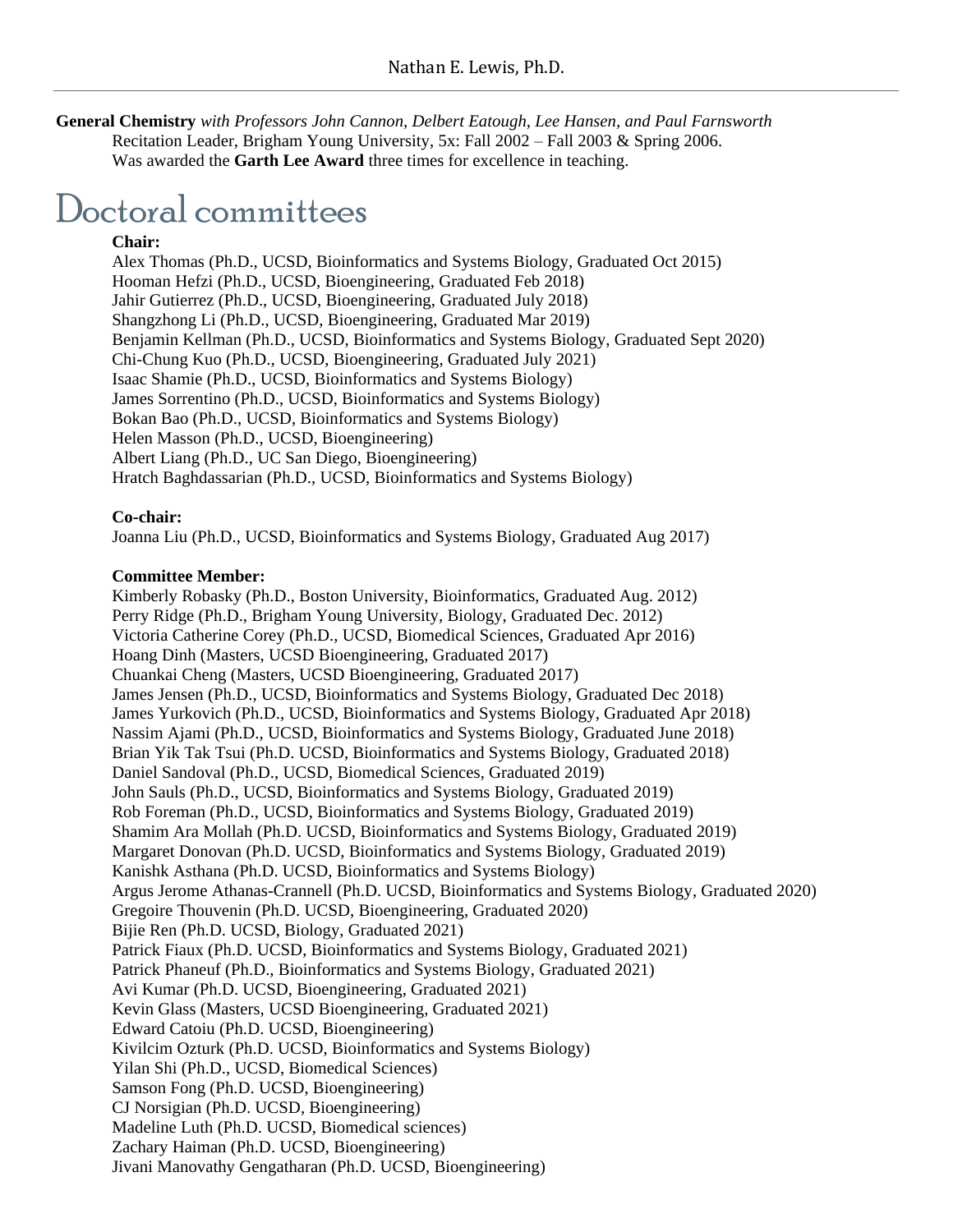Cameron Martino (Ph.D. UCSD, Bioinformatics and Systems Biology) Rick Zhenzhi Li (Ph.D. UCSD, Bioinformatics and Systems Biology) Gibraan Rahman (Ph.D. UCSD, Bioinformatics and Systems Biology)

#### **Chair/advisor (Masters Committees):**

Tyler Paul Huelsman (M.S., UCSD, Bioengineering, Graduated 2015) Anders Bech Bruntse (Technical University of Denmark, Graduated 2015) Caressa Robinson (M.S., UC San Diego, Bioengineering, Graduated 2020) Jamie Lee (M.S., UC San Diego, Bioengineering, Graduated 2020) Mia Altieri (M.S. UC San Diego, Computer Science and Engineering, Graduated 2021)

#### **External Committee member:**

Christian Kaas (Ph.D., DTU, 2015) Alyaa Mahmoud (Ph.D., KAUST 2019) Erika Hagrot (Ph.D., KTH Sweden, 2019) Maximilian Lularevic (Ph.D., UCL, 2020) Peter Eisenhut (Ph.D., BOKU, 2020)

### University service

#### **University of California, San Diego**:

Chair of Bioinformatics student fellowship committee (2019 - present) Bioinformatics student fellowship committee (2015 - 2019) Bioinformatics brochure committee (2016) Bioinformatics PhD program recruitment committee (2016-present) Bioengineering PhD program application reviewer (2014-present) Reviewer of PhD applicants for Bioinformatics programs (2014-present)

#### **Brigham Young University**:

Bioinformatics faculty search committee (2012 - 2013) College Computer Users' Council – represented the Department of Biology (2013)

### Outreach activities

#### **Teaching science in a Seattle middle school** (2005)

In conjunction with the Institute for Systems Biology, I participated in a middle school science education outreach program, teaching science to students from less advantaged backgrounds.

#### **Assisting in science teaching in San Diego charter school** (2007)

Aided in teaching an 8<sup>th</sup> grade science course at a local charter school that focuses on teaching students from less advantaged backgrounds.

#### **Faculty advisor for UCSD iGEM team** (2014)

Team developed tool for cataloging genetic circuits (Gold medal at iGEM conference)

#### **Founder and faculty advisor for Highschool Data Science program** (2019)

Developed a biomedical data science summer program introducing high school students to the field.

### Peer-review activities

#### **Journals for which I have reviewed manuscripts**

ACS Chemical Biology, ACS Synthetic Biology, Bioengineering, Bioinformatics, Biotechnology and Bioengineering, Biotechnology Journal, Biotechnology Progress, BMC Biology, BMC Bioinformatics, BMC Genomics, Cell Metabolism, Cell Reports, Cell Systems, Computational and Structural Biotechnology Journal, Computers in Biology and Medicine, Journal of Laboratory Automation, Journal of Molecular Biology, Journal of Proteomic Research, Journal of Theoretical Biology, mBIO, Metabolic Engineering, Metabolites, Molecular Cell, Molecular Systems Biology, Nature, Nature Biotechnology, Nature Communications, Nature Genetics, Nature